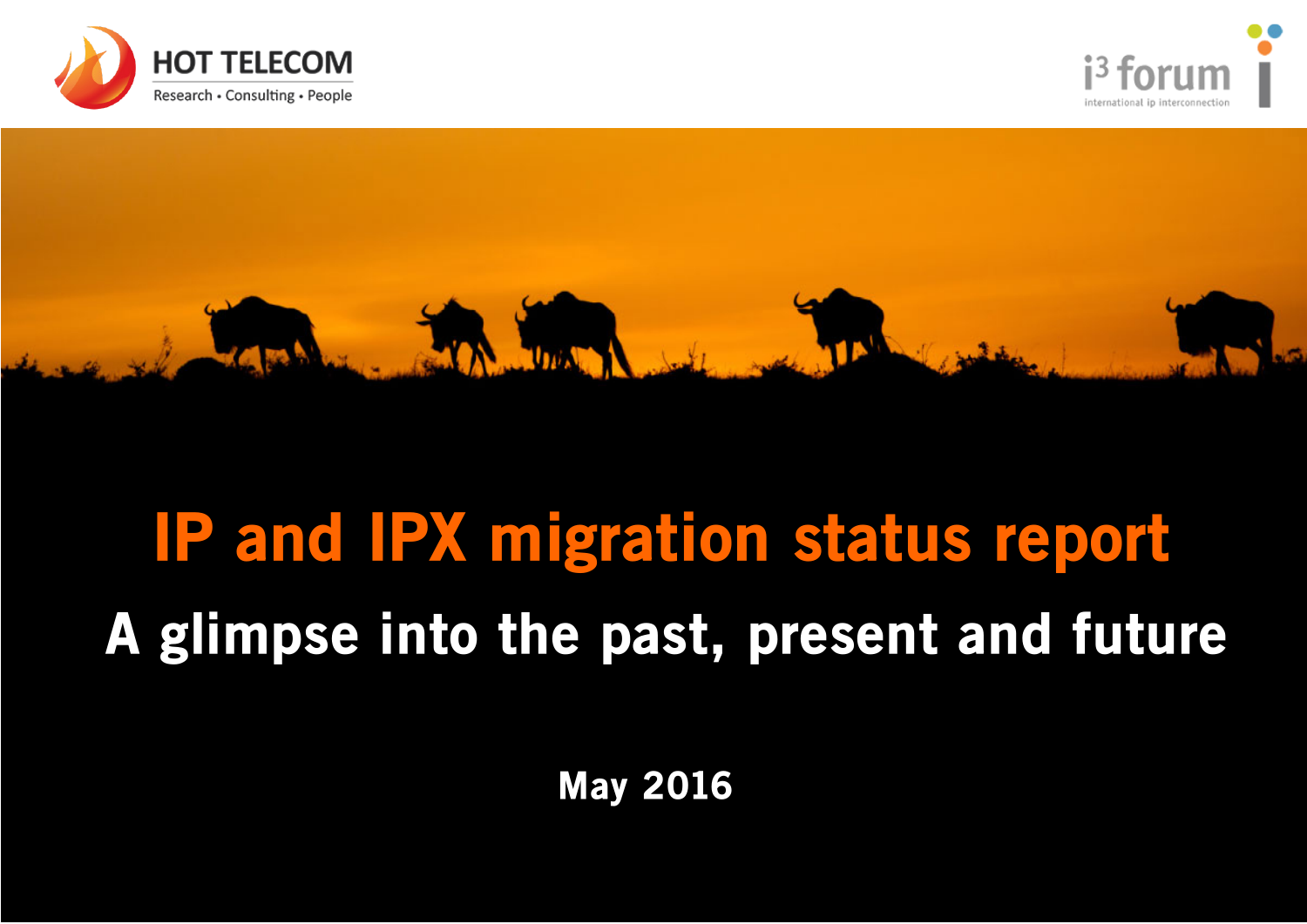## TABLE OF CONTENT

| <b>EXECUTIVE SUMMARY</b>                                                           | 6  |
|------------------------------------------------------------------------------------|----|
| <b>IP MIGRATION STATUS</b>                                                         | 11 |
| MIGRATION OF INTERNAL VOICE PLATFORM TO IP                                         | 12 |
| MIGRATION OF INT'L VOICE WHOLESALE CARRIER INTERCONNECTS TO IP                     | 12 |
| RATIO OF INTERCONNECTIONS STILL TO BE MIGRATED TO IP                               | 13 |
| AVERAGE TIME REQUIRED TO MIGRATE A NEW WHOLESALE IP INTERCONNECT                   | 13 |
| EVOLUTION OF THE TIME NEEDED TO MIGRATE OR IMPLEMENT A NEW CARRIER IP INTERCONNECT | 14 |
| EASE OF MIGRATION TO IP COMPARED WITH 1-2 YEARS AGO                                | 14 |
| <b>CUSTOMERS CONNECTED VIA IP</b>                                                  | 15 |
| <b>VOICE TRAFFIC TRANSPORTED VIA TDM AND IP</b>                                    | 15 |
| <b>IP MIGRATION STRATEGY</b>                                                       | 16 |
| CONTRACTING POLICY FOR MIGRATION                                                   | 17 |
| COMPANY STRATEGY FOR TRANSITION OF VOICE SERVICES TO IP                            | 18 |
| MAIN DRIVER FOR MIGRATION TO IP                                                    | 18 |
| COMPANY STRATEGY FOR TRANSITION OF VOICE SERVICES TO IP                            | 19 |
| <b>IPX MIGRATION STATUS</b>                                                        | 20 |
| NUMBER OF IPX TO IPX INTERCONNECT AGREEMENTS                                       | 21 |
| AVERAGE TIME TO IMPLEMENT AN IPX TO IPX INTERCONNECT                               | 21 |
| EASE OF IPX TO IPX INTERCONNECT AGREEMENT ESTABLISHMENT                            | 22 |
| NUMBER OF IPX CUSTOMERS                                                            | 22 |
| RATIO OF CUSTOMERS CONNECTED ONTO THE IPX                                          | 23 |

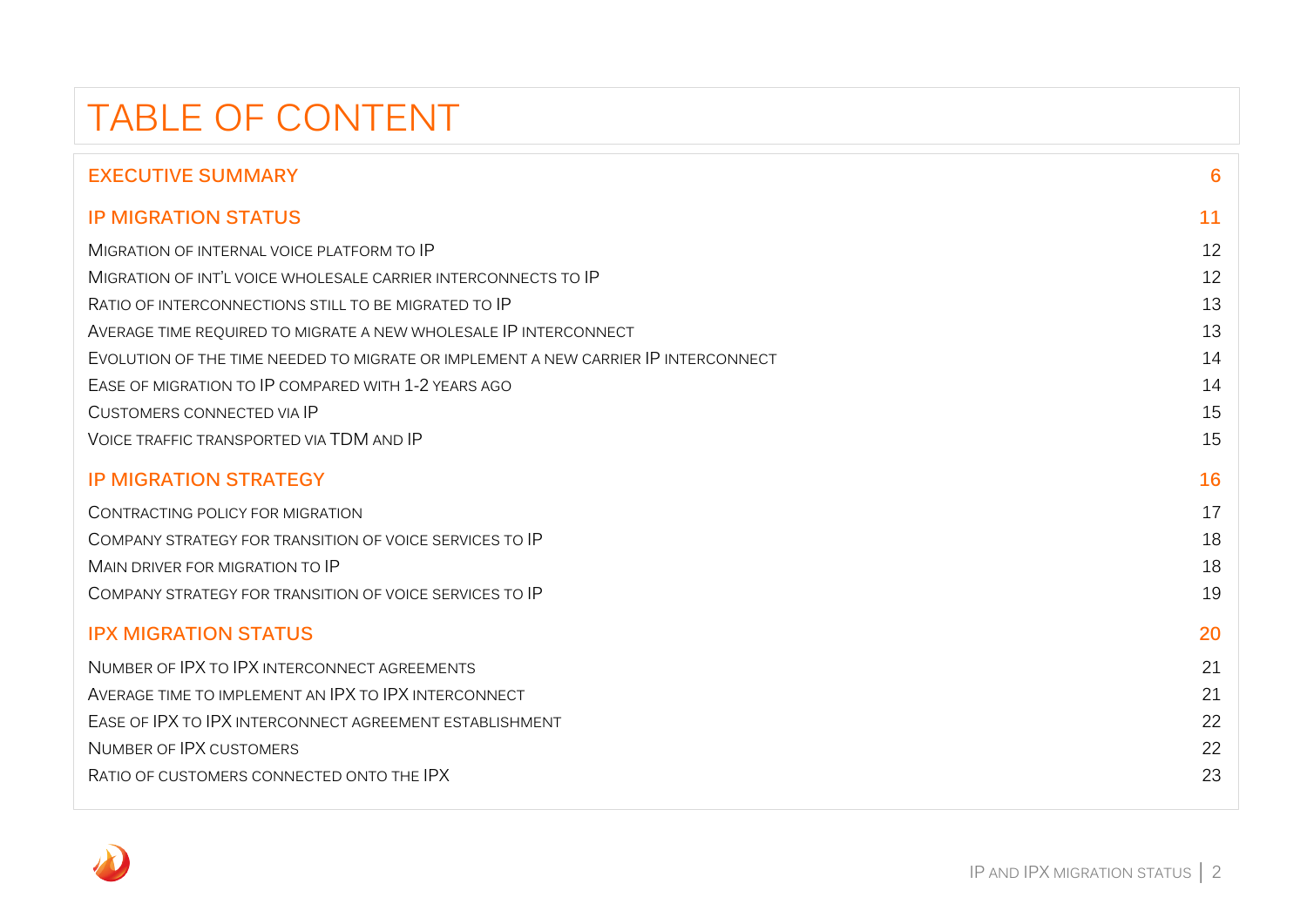| AVERAGE TIME REQUIRED TO IMPLEMENT A NEW IPX CUSTOMER      | 23 |
|------------------------------------------------------------|----|
| NUMBER OF COUNTRIES WITH DIRECT VOICE TERMINATION COVERAGE | 24 |
| <b>IPX MIGRATION STRATEGY</b>                              | 25 |
| POLICY REGARDING IPX CUSTOMERS' INTERCONNECTION POINTS     | 26 |
| COMPANY'S STRATEGY REGARDING OFFERING IPX SERVICES         | 26 |
| MAIN OBSTACLES TO LAUNCHING IPX SERVICES                   | 27 |
| MAIN DRIVER TO OFFER IPX SERVICES                          | 28 |
| <b>IPX SERVICES OFFERED OR PLANNED</b>                     | 29 |
| VALUE ADDED SERVICES OFFERED OR PLANNED                    | 30 |
| VOICE TRAFFIC TRANSPORTED OVER IPX                         | 31 |
| GROWTH OF END-TO-END VOIPX TRAFFIC OVER THE LEAST 3 YEARS  | 31 |
| DIAMETER SIGNALLING TRAFFIC GROWTH OVER THE LAST 2 YEARS   | 32 |
| <b>SURVEY OBJECTIVES &amp; METHODOLOGY</b>                 | 33 |
| <b>ABOUT US</b>                                            | 36 |
| THE AUTHOR                                                 | 36 |
| <b>I3FORUM</b>                                             | 36 |
| <b>HOT TELECOM</b>                                         | 36 |

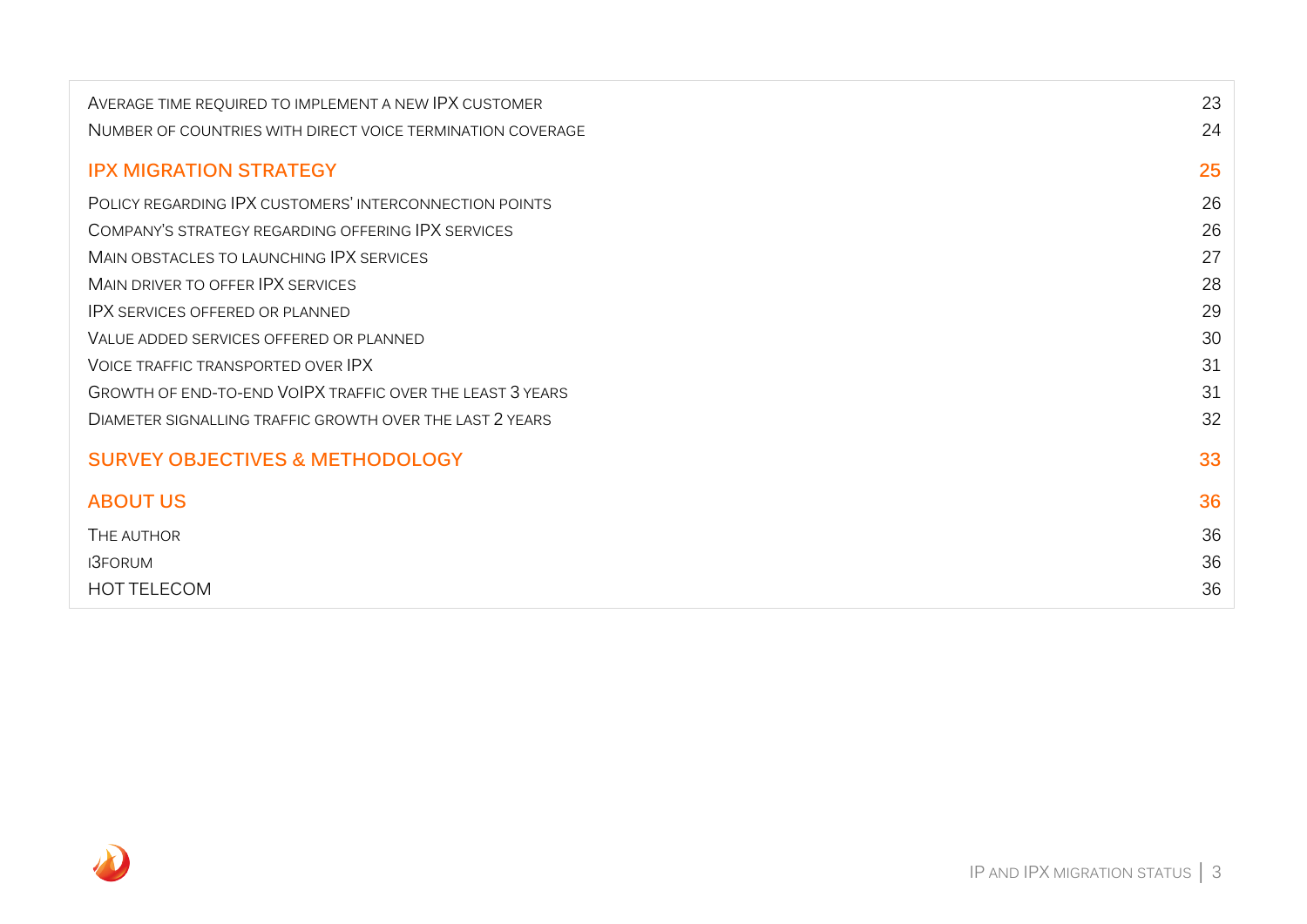## TABLE OF FIGURES

| Q1. WHAT DO YOU SEE AS THE TIME-FRAME FOR COMPLETING THE MIGRATION OF YOUR INTERNAL VOICE PLATFORM TO IP?                                 | 12 |
|-------------------------------------------------------------------------------------------------------------------------------------------|----|
| Q2. WHAT DO YOU SEE AS THE TIME FRAME FOR COMPLETING THE MIGRATION OF ALL YOUR INTERNATIONAL VOICE WHOLESALE CARRIER INTERCONNECTS TO IP? | 12 |
| Q3. WHAT RATIO OF YOUR INTERNATIONAL CARRIER INTERCONNECTIONS STILL NEED TO BE MIGRATED TO IP?                                            | 13 |
| Q4. HOW LONG DOES IT TAKE YOU ON AVERAGE TO MIGRATE AN EXISTING OR IMPLEMENT A NEW WHOLESALE IP INTERCONNECTION?                          | 13 |
| Q5. IS THE AVERAGE TIME NEEDED TO MIGRATE OR IMPLEMENT A NEW CARRIER IP INTERCONNECTION GETTING LONGER OR SHORTER?                        | 14 |
| Q6. WOULD YOU SAY THE MIGRATION TO IP IS GETTING EASIER, IS REMAINING THE SAME OR IS GETTING HARDER COMPARED TO 1 OR 2 YEARS AGO?         | 14 |
| Q7. WHAT RATIO OF YOUR RETAIL SERVICE PROVIDER CUSTOMERS ARE CONNECTED VIA IP (BY CUSTOMER COUNT)?                                        | 15 |
| Q8. HOW MUCH OF YOUR VOICE TRAFFIC IS TRANSPORTED USING IP?                                                                               | 15 |
| Q9. WHAT IS YOUR POLICY FOR CONTRACTUALIZING THE MIGRATION OF EXISTING WHOLESALE INTERCONNECTIONS TO IP?                                  | 17 |
| Q10. HOW WOULD YOU DESCRIBE YOUR COMPANY'S STRATEGY REGARDING THE TRANSITION OF ITS VOICE SERVICES TO IP?                                 | 18 |
| Q11. WHICH OF THESE IS THE MAIN DRIVER FOR YOUR COMPANY'S MIGRATION TO IP?                                                                | 18 |
| Q12. WHAT ARE THE MAIN OBSTACLES TO THE MIGRATION TO IP?                                                                                  | 19 |
| Q13. HOW MANY IPX TO IPX INTERCONNECTION AGREEMENTS (I.E. BETWEEN IPX PROVIDERS) DO YOU HAVE (TRANSPORTING LIVE TRAFFIC)?                 | 21 |
| Q14. HOW LONG DOES IT TAKE YOU ON AVERAGE TO IMPLEMENT A NEW IPX TO IPX INTERCONNECTION (OPERATIONALLY)?                                  | 21 |
| Q15. WOULD YOU SAY THE ESTABLISHMENT OF IPX TO IPX INTERCONNECTION AGREEMENTS ARE GETTING EASIER, ARE THE SAME OR ARE GETTING HARDER?     | 22 |
| Q16. HOW MANY OF YOUR SERVICE PROVIDER CUSTOMERS HAVE CONNECTED ONTO YOUR IPX?                                                            | 22 |
| Q17. WHAT RATIO OF YOUR SERVICE PROVIDER CUSTOMERS ARE CONNECTED ONTO YOUR IPX (BY CUSTOMER COUNT)?                                       | 23 |
| Q18. HOW LONG DOES IT TAKE YOU ON AVERAGE TO IMPLEMENT A NEW IPX SERVICE PROVIDER CUSTOMER?                                               | 23 |
| Q19. IN HOW MANY COUNTRIES DO YOU HAVE A DIRECT TERMINATION COVERAGE?                                                                     | 24 |
| Q20. THE MAJORITY OF THE TIME, DO YOU HAVE A SPECIFIC POLICY REGARDING RETAIL SERVICE PROVIDER CUSTOMER IPX INTERCONNECTION POINTS?       | 26 |
| Q21. HOW WOULD YOU DESCRIBE YOUR COMPANY'S STRATEGY REGARDING THE OFFERING OF IPX SERVICES?                                               | 26 |
| Q22. WHAT ARE THE MAIN OBSTACLES TO LAUNCHING IPX SERVICES?                                                                               | 27 |
| Q23. WHAT IS THE MAIN DRIVER FOR YOUR COMPANY TO OFFER IPX SERVICES?                                                                      | 28 |
| Q24. WHICH OF THESE SERVICES DO YOU OFFER OR ARE PLANNING TO OFFER OVER YOUR IPX PLATFORM?                                                | 29 |
|                                                                                                                                           |    |

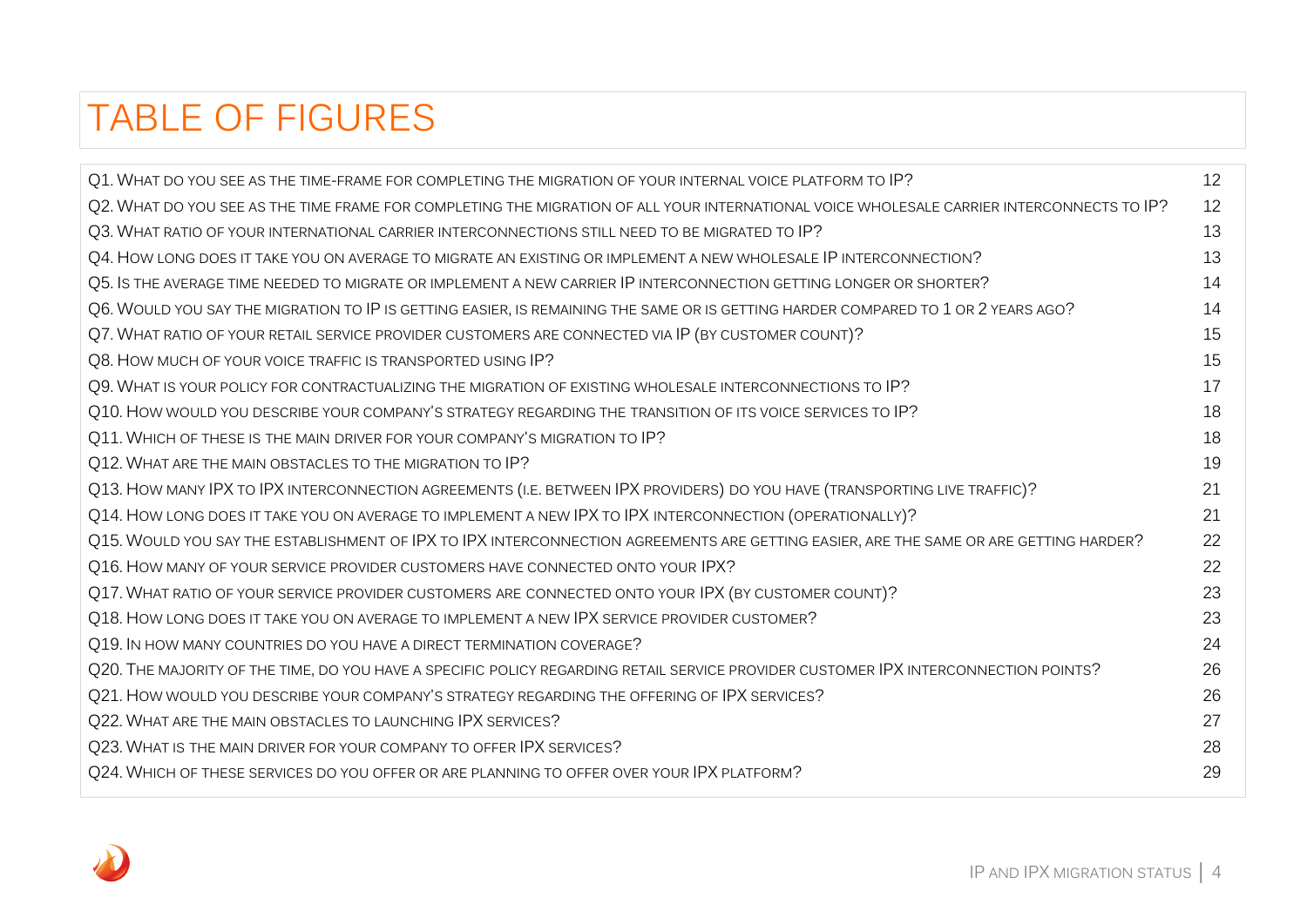| Q25. WHICH OF THESE VALUE ADDED SERVICES AND CAPABILITIES DO YOU OFFER OR ARE PLANNING TO OFFER OVER YOUR IPX PLATFORM? | 30 |
|-------------------------------------------------------------------------------------------------------------------------|----|
| Q26. HOW MUCH OF YOUR VOICE TRAFFIC IS TRANSPORTED OVER YOUR IPX PLATFORM?                                              | 31 |
| Q27. HOW MUCH HAS THE END-TO-END VOIPX TRAFFIC TRANSPORTED OVER YOUR IPX GROWN OVER THE LAST 3 YEARS?                   | 31 |
| Q28. HOW MUCH HAS THE DIAMETER SIGNALLING TRAFFIC TRANSPORTED OVER YOUR IPX GROWN OVER THE LAST 2 YEARS?                |    |
| D1. HOW WOULD YOU DESCRIBE YOUR BUSINESS?                                                                               | 35 |
| D2. HOW MUCH INTERNATIONAL WHOLESALE VOICE TRAFFIC DO YOU TRANSPORT ON AN ANNUAL BASIS (BILLION MINUTES)?               | 35 |
| D3. HOW MANY INTERNATIONAL WHOLESALE CUSTOMERS (AT ACCOUNT LEVEL) DO YOU HAVE?                                          | 35 |
| D4. HAVE YOU IMPLEMENTED AND IPX PLATFORM?                                                                              | 35 |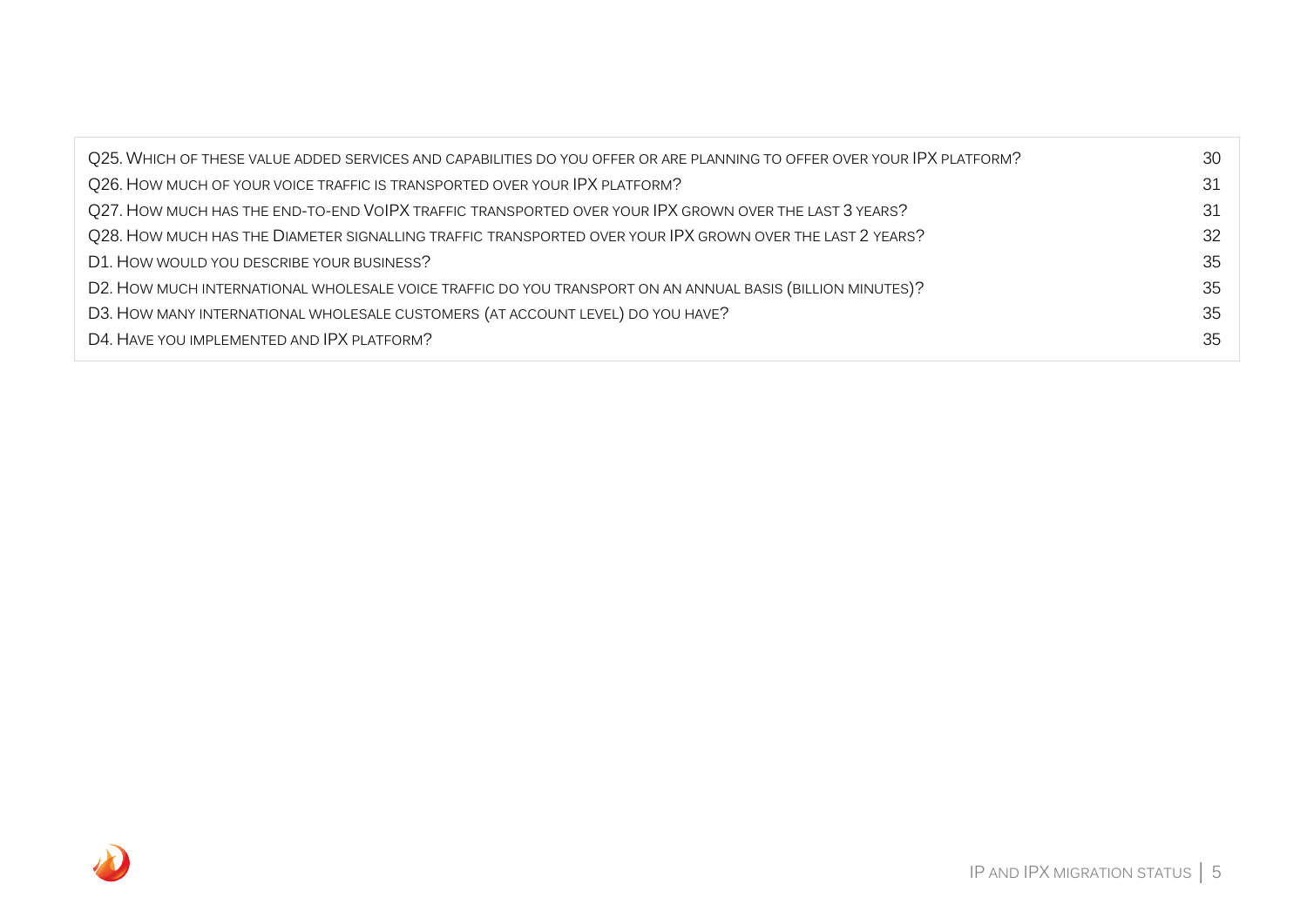## EXECUTIVE SUMMARY

## **Introduction**

Since its inception 8 years ago, the i3forum's main objective has been to foster and accelerate the industry's transition to IP/IPX. It is now time to take stock to evaluate and understand where the carrier community stands, what their plans are when it comes to their IP/IPX migration and what would further accelerate their transition so that the i3forum can determine how it can provide additional help.

This survey was conducted by HOT TELECOM and the i3forum. This report reflects the IP and IPX migration status of the twenty i3forum carrier members who completed this survey, which was divided in 5 main sections as follows:

> Section 1 - General information (demographics) Section 2 - IP migration status Section 3 - IP migration strategy Section 4 - IPX migration status Section 5 - IPX migration strategy

This report is therefore structured in two main areas. The first part discusses and outlines the results of the survey into the status and strategy of the IP migration.

The second part of the report summaries the results of the questions pertaining to the migration to IPX.

The survey was completed by 18 respondents, however take note that not all respondents answered every questions. This explains why results in terms of % may vary for each question.

The demographics of the respondents is as follows:

## **Type of business:**

- 83% were global wholesaler and carriers
- **11%** were pure voice wholesalers
- 6% were voice and SMS wholesalers

## **Amount of voice traffic transported:**

- 53% of the respondents transport between 15-30 billion minutes
- 24% transport between 5-15 billion minutes
- 18% transport less than 5 billion minutes
- 6% transport more than 30 billion minutes

## **Number of international wholesale customers, at account level:**

- 61% have over 300 customers
- <sup>17%</sup> have between 200-300 customers
- 11% have between 100 and 200 customers
- **11% have less than 50 customers**

## **IPX platform offering:**

- 82% of the respondents offer IPX service
- 18% of the respondents do not offer IPX services (these did not therefore complete the second portion of the survey, which covered the IPX migration)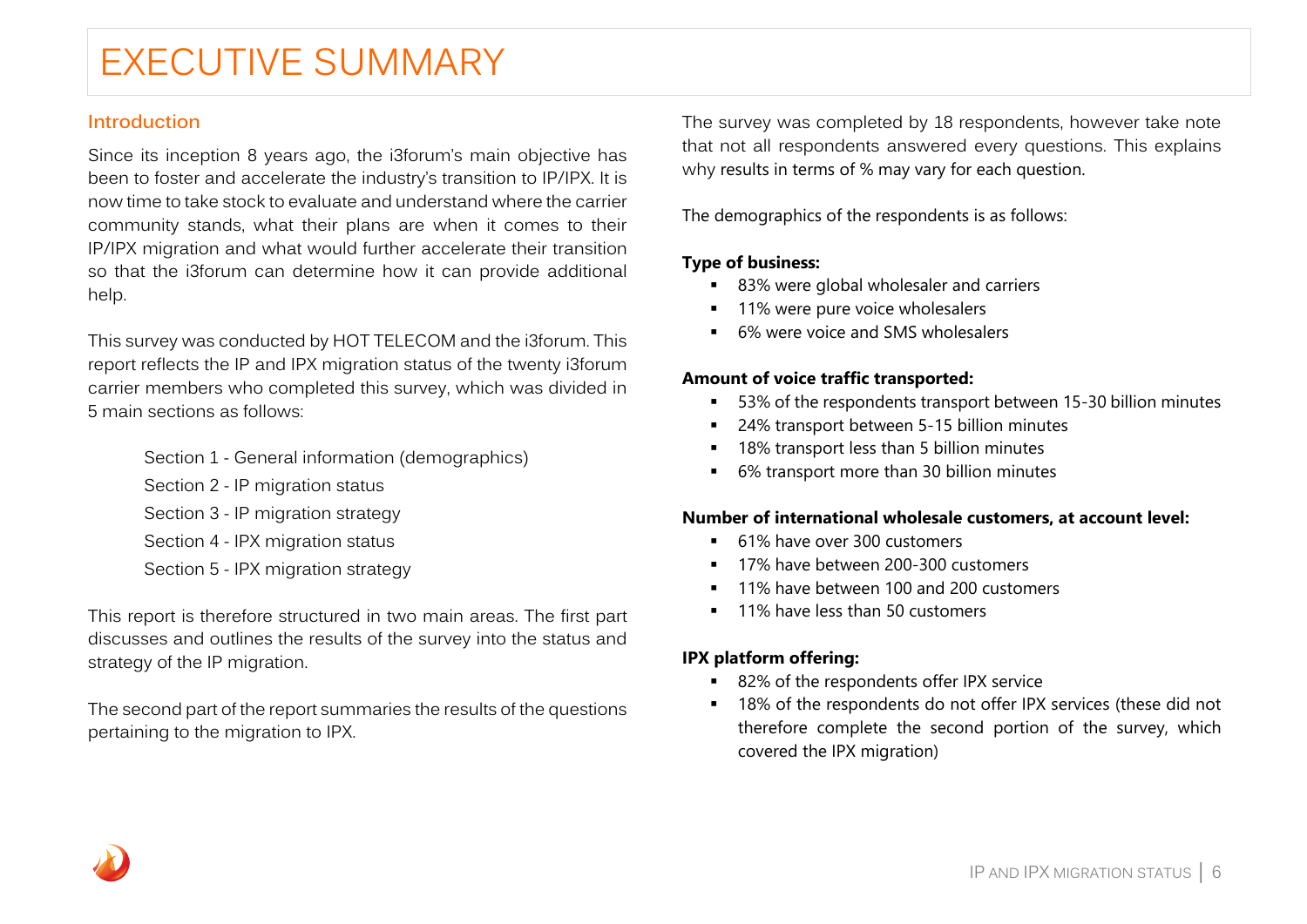## **IP migration overview**

This section of the survey had 12 questions and looked into the current status and strategy of the IP migration process.

As you will see from the results of this section, the IP migration of the backbones of most networks is well underway and there are improvements in the improved ease of migration. But there is still a lot of work to be done when it comes to migrating international wholesale interconnects and customers to IP, and this part of the work is in the early stages.

Nevertheless, the migration is seen as a key strategic priority by the carriers, even though they feel that a lack of interest from their service provider customers is the main obstacles to the migration.

## **IP migration results**

It is clear from the survey results that the IP migration is well underway. 44% of the companies who completed the survey stated that they had already completed the migration of their internal voice platform to IP, while 72% said that their migration would be completed by the end of 2018.

Nevertheless, when it comes to the migration of their international wholesale carrier interconnects to IP, it is a very different story. This phase of the migration is only starting for many carriers, as only 6% of the respondents said that their international wholesale carrier interconnects were fully migrated to IP, while 50% said that they expected this migration to be completed after the end of 2018.The number of international wholesale interconnections still to be migrated confirms this, as 47% of the respondents still have

between 25-50% of their interconnections to migrate to IP and 41% have more than 50% still to migrate.

When choosing how to interconnect their service provider customers, more use private IP. All respondents said that they interconnected at least some customers via private IP, and 6% said that all their customers were connected via private IP.

Finally, the migration of the traffic from TDM to IP is well under way, but far from completed. 20% of the respondents said that more than 75% of their outbound traffic is transported over IP, while the majority (53%) said that between 25% - 50% of their traffic was transported over IP.

We find a similar set of results for inbound traffic. However, in this case, 7% said that less than 25% of their inbound traffic is transported over IP.

## **Ease of IP migration**

At this point in time, the respondents said that it is much faster to implement a new wholesale IP interconnection than to migrate an existing one. 18% of the respondents said that it took less than 1 month to migrate an existing interconnection, while 35% said the same for a new interconnection.

But things are going in the right direction, as 53% of the respondents said that the time needed to migrate or implement a carrier IP interconnect is getting shorter.

Also, 59% said that the migration to IP was getting easier. However, surprisingly, 6% said it was getting harder, but mainly because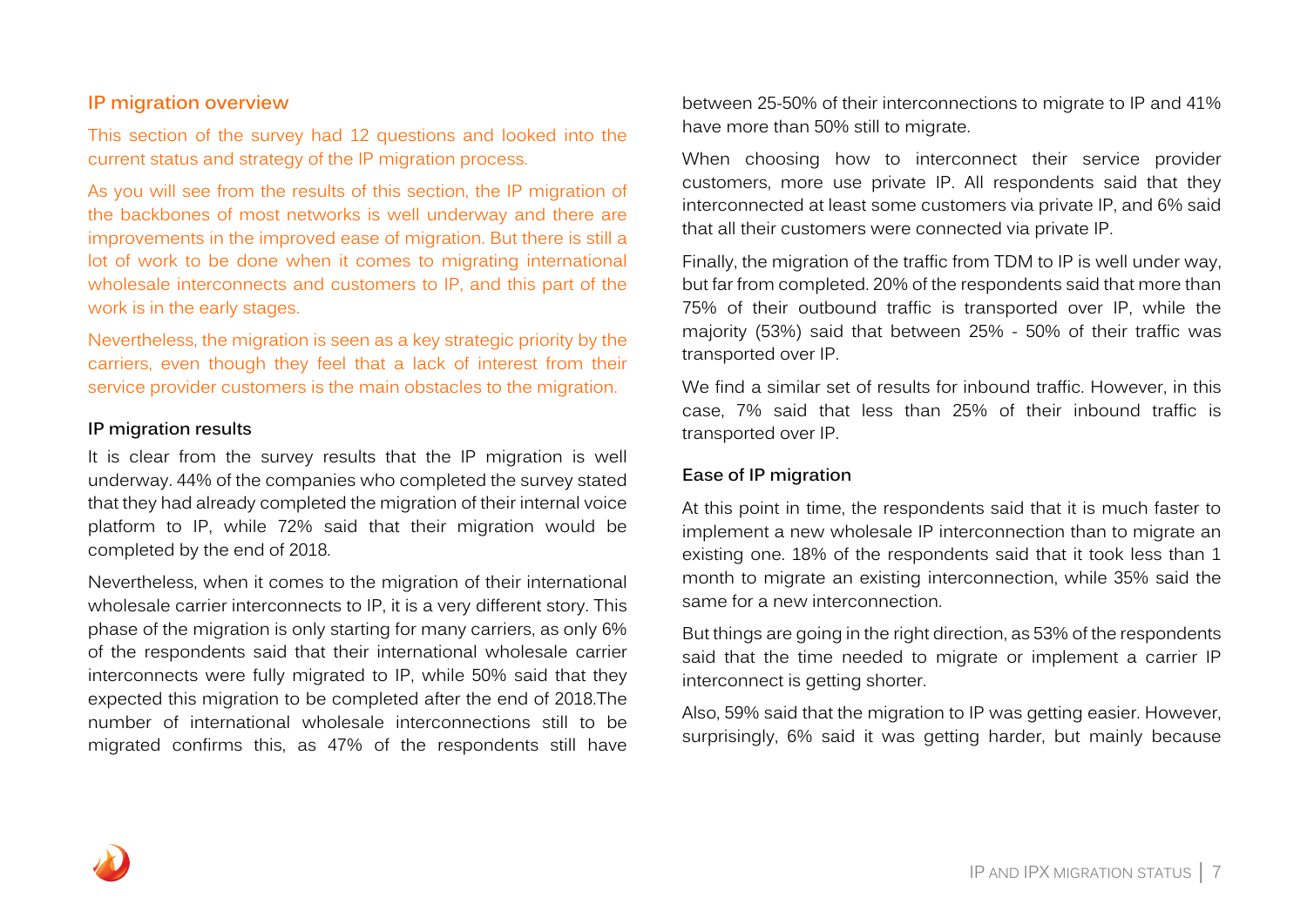bigger companies are now being migrated and therefore more tests and procedures are required.

## **IP migration strategy**

IP migration is seen as a key strategic priority. 77% of the respondents said that migration was a key priority for their company, while 23% said that it was important. In addition, 53% said that the main driver for the migration to IP was for strategic reasons.

But there are still some major obstacles to making the IP migration a reality, as 63% said that the lack of interest from their customers slowed this process. 50% said that another obstacle was the complexity of the migration and a further 44% said that the reluctance to decommission the TDM network was also an obstacle.

Finally, when asked about their contractual strategy, in a large portion of the cases, the respondents' companies make no contractual change to cover the migration to IP of an existing interconnection. The next most popular policy is to use a new contract.

## **IPX migration overview**

The second portion of the survey was targeted at defining the status of the IPX strategy. This section was composed of 16 questions.

What comes out of this portion of the survey process is that the migration to IPX is slowly speeding up in terms of interconnects, customer, traffic and services offered, but there is still a long way to go before the migration is completed as it is taking longer than

expected. But it is obvious that some are more advanced than others.

There is still a general feeling that the lack of a convincing business case is slowing the introduction of IPX, and most still offer services on the platform for strategic reasons and not necessarily because it makes financial sense.

## **IPX migration status**

The majority of the operators who completed the survey have between 10 – 20 IPX to IPX (i2i) interconnection agreements to extend the reach of their network. More i2i interconnections are used to terminate signalling traffic than voice, as 36% said that they had more than 20 i2i interconnect agreements to transport their signalling traffic, while only 14% said the same for their voice traffic.

21% said that they had between 5 and 10 i2i interconnect agreement to transport their voice traffic.

When it comes to the migration of customers to the IPX platform, there is still a long way to go before it is completed. The majority of the respondents have between 25 – 100 customers connected to their IPX platform, while there are still a significant number of operators who have less than 25 customers connected.

Nevertheless, some are succeeding at migrating their customers onto their platform, as 8% say they have between 100-150 customers and the same percentage say they have 150-200 customers connected.

Also, the IPX platform has definitely not yet reached a stage of mass utilisation, as 50% of the respondents said that they have less than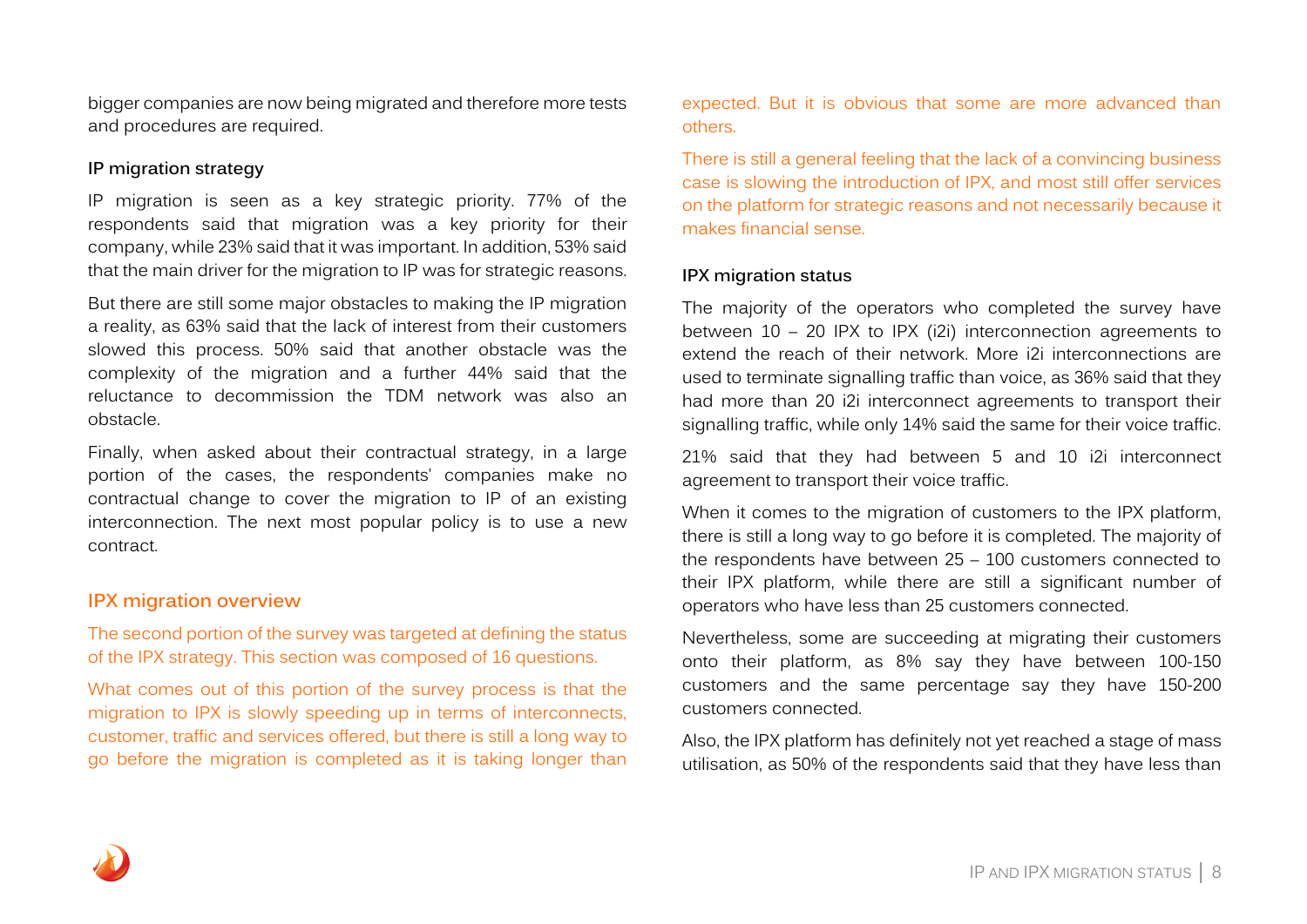25% of their customers connected to their IPX platform. Here again, some are much more successful than others, as 14% said that they had more than 75% of their customers connected to their IPX platform.

## **Ease of IPX migration**

Contrary to the results for the migration or implementation of an IP carrier interconnect, it seems to take longer to implement a new i2i interconnection than it does to migrate and existing one.

However, it is still quicker to implement a new customer to the IPX platform than migrate an existing one, as 85.7% of the respondents said that it took them less than 3 months to implement a new customer, compared with 79% who said it took them the same time to migrate one.

Finally, half of the respondents say that is the IPX migration is getting easier, while 43% say it is the same as it was 1-2 years ago.

## **IPX reach and connectivity**

There is still some improvement to be had when it comes to directly connected voice IPX destinations, as 33% of respondents said they had less than 20 countries connected directly to terminate voice over their IPX. Here also, we find a group of operators who are much further ahead, as 17% said they had over 60 countries directly connected to their IPX platform.

In terms of interconnection, the majority of the respondents said that they preferred to use the location closest to the customer or define the interconnection point on a case by case basis. Only 7% said they interconnected customers wherever they wished.

## **IPX migration strategy**

As was the case for the IP migration, the IPX migration is seen as a key strategic priority for the respondents. 64 % said that offering IPX services is seen as a key priority, while 86% said that they were offering it for strategic reasons. Only 7% said they were offering IPX for operational or financial reasons.

The main obstacle to offer IPX, as identified by 46% of the respondents, is the fact that there is no clear business case to do so. The next most popular choices were 'no interest from customers' and 'unclear product definition'.

## **IPX service offering**

Most respondents offer the full portfolio of basic IPX services, however only a minority already support VoLTE and VoLTE roaming. 100% of the respondents offer voice over their IPX, while over 92% offer GRX services, while 85% support the different signalling traffic streams over IPX.

The large majority of the respondents are currently working on deploying VoLTE services over their IPX, with 64% stating that VoLTE support is on their road map and 69% say that VoLTE roaming support is presently being deployed

When it comes to value added services and capabilities, 69% offer fraud management services over their IPX platform, while 62% offer HD voice. Over 50% offer transcoding, number portability in call and signalling interoperability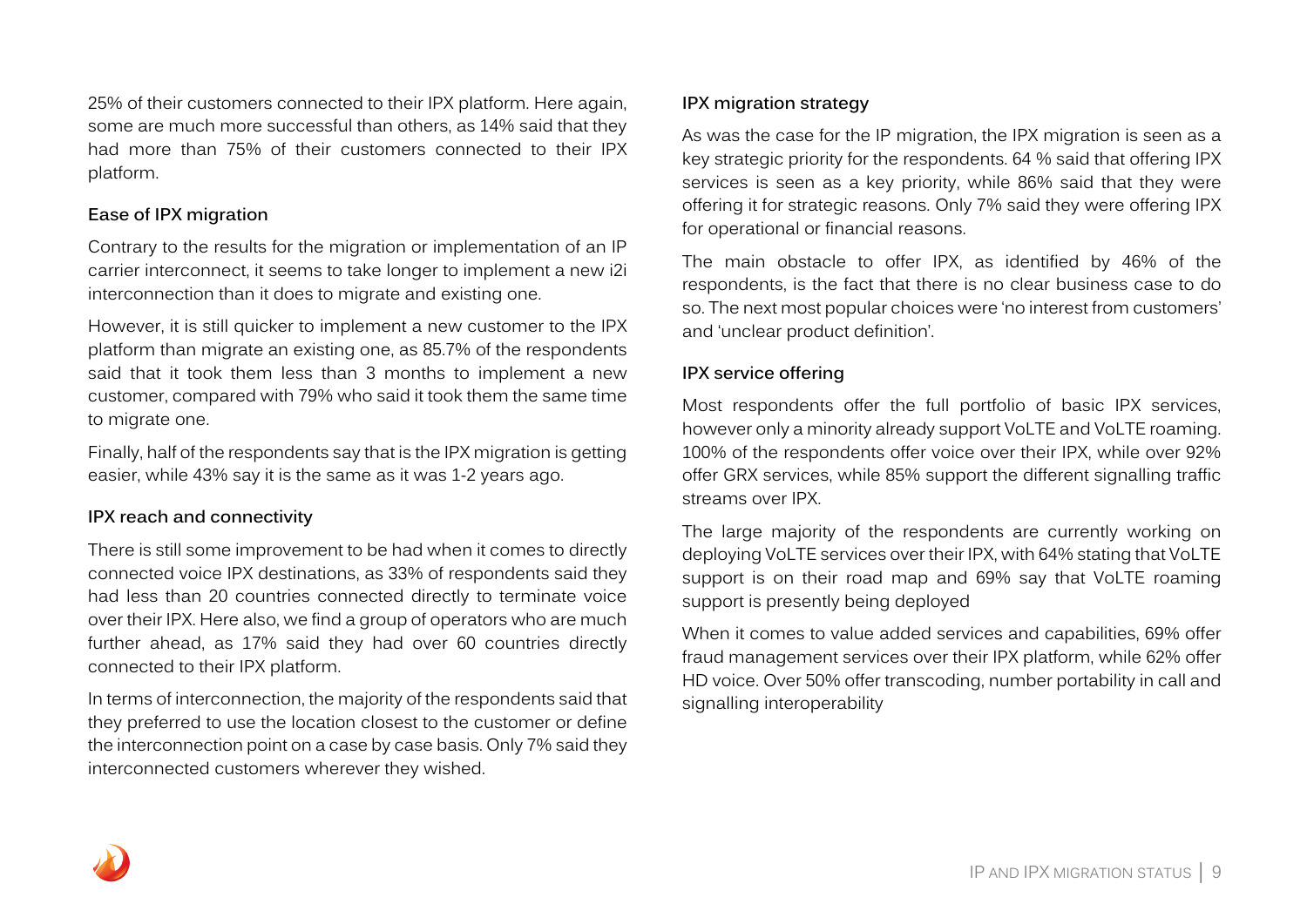Obviously, RCS is not a priority for the respondents, as none of the respondents said they were supporting RCS hubbing, although 62% said they were considering offering it.

## **IPX traffic evolution**

There is still some way to go before the IPX migration is completed, as 86% of the respondents say that they have less than 25% of the voice traffic transported over IPX end-to-end.

7% said that their platform transports between 50-75% and the same percentage say that 100% of their voice traffic is transported over IPX, when including break-out situations.

Nevertheless, the end-to-end VoIPX traffic growth is continually accelerating, as 42% said that they saw some VoIPX traffic growth between 2012 and 2013, 67% saw traffic growth between 2013 and 2014 and all respondents saw traffic growth between 2014 and 2015. Finally, 15% saw their traffic growing by more than 50% between 2014 and 2015.

Last but not least, Diameter traffic growth is accelerating. 50% of the respondents said that they have seen the Diameter traffic transported over IPX grow by over 200% between 2014 and 2015, compared with 42% of the respondent seeing similar growth trends between 2013 and 2014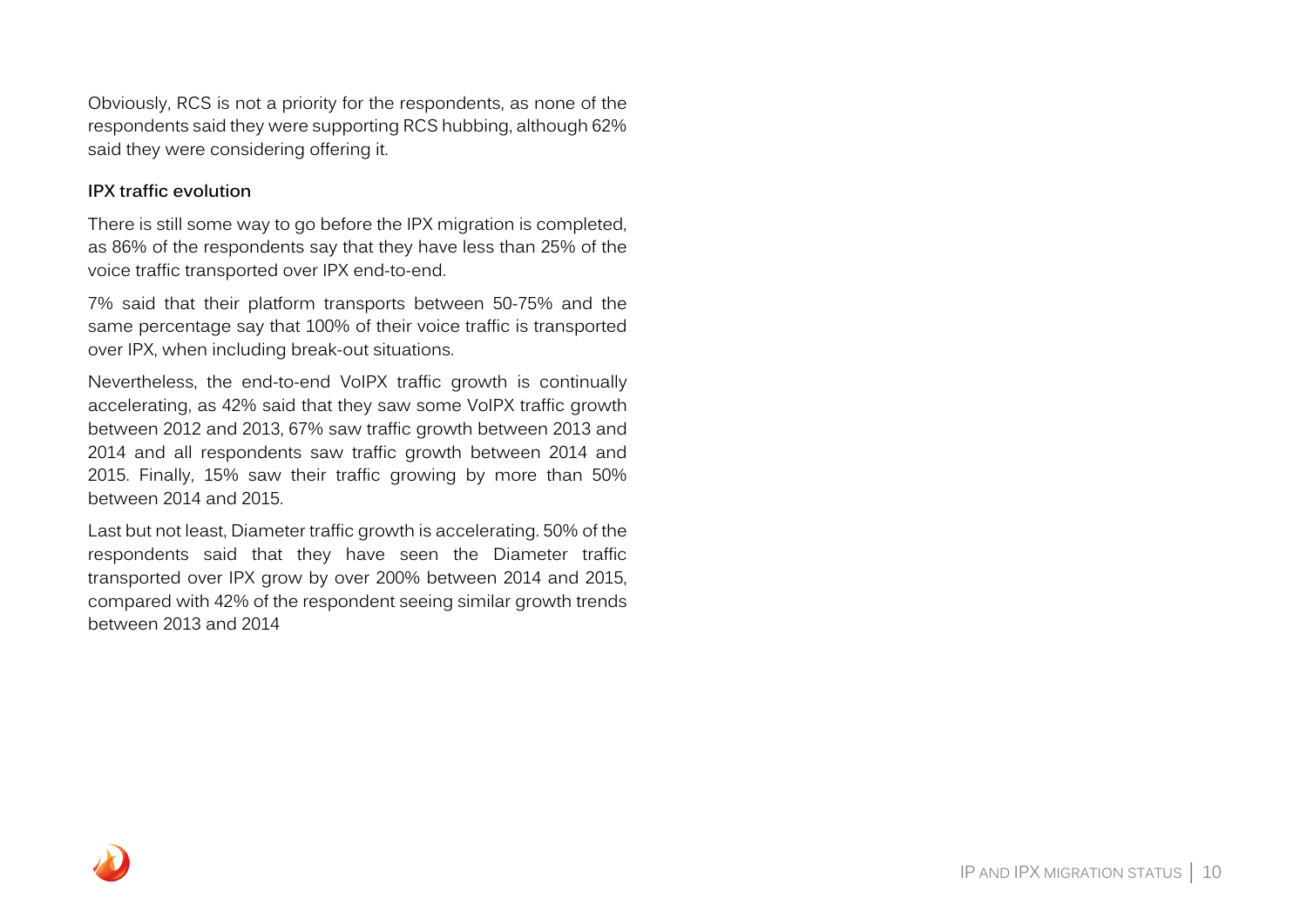# IP MIGRATION STATUS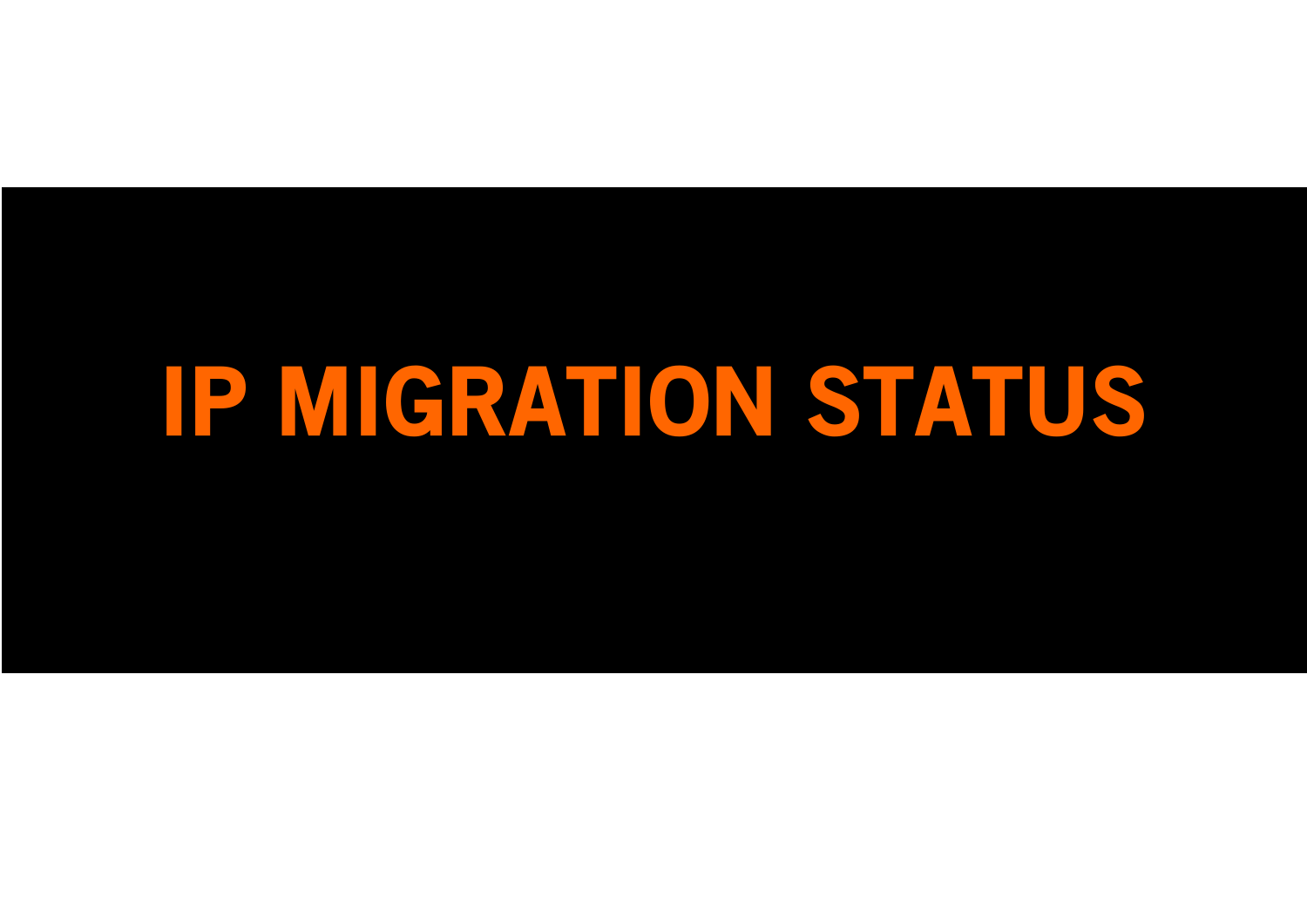## **Migration of internal voice platform to IP**

The first question of the IP migration status section asked the respondents what they saw as the time-frame for completing the migration of their internal voice platform to IP.

## **Main results:**

The migration to IP is well underway.

- 44% of the companies' who completed the survey stated that that they had already completed the migration of their internal voice platform to IP
- From the remaining companies, 28% are planning to have completed their migration by the end of 2018
- Still a considerable number (28%) planned to complete their migration after 2018

## **Migration of int'l voice wholesale carrier interconnects to IP**

The survey then went on to ask the respondents when they expected to have completed the migration of their international voice wholesale carrier interconnects to IP.

### **Main results:**

The result to this question was completely different. In this case, the migration is only starting.

- Only 6% of the respondent said that the migration of their international wholesale carrier interconnects to IP was already completed
- A significant 50% stated that they expected this migration to be completed after 2018



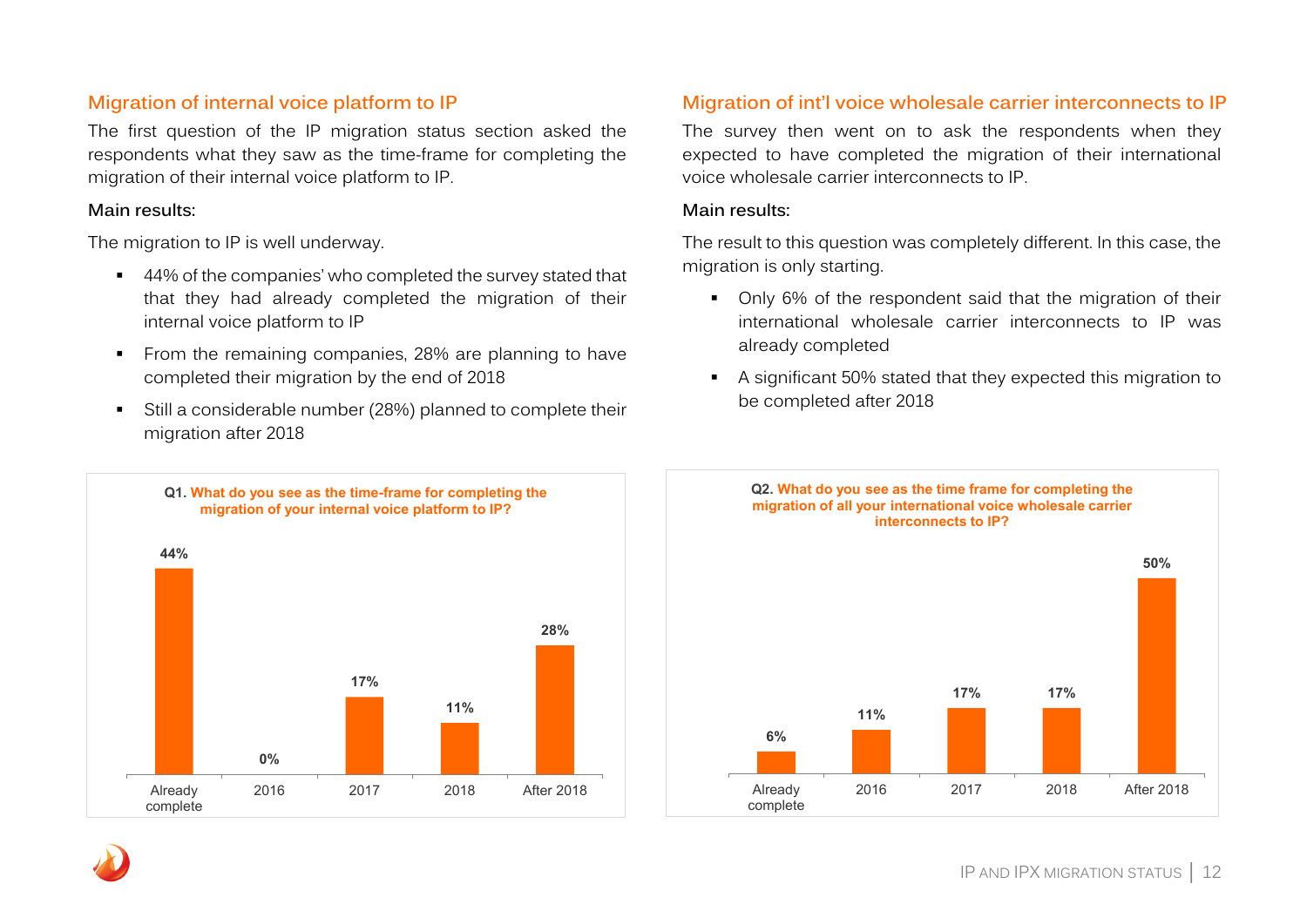## **Ratio of interconnections still to be migrated to IP**

From there, the survey asked what ratio of their international carrier interconnections still needed to be migration to IP.

## **Main results:**

It is clear that there is still a lot of work to be done before the migration of interconnections to IP is completed.

- As measured by international wholesale interconnections, 47% still had between 25% - 50% to be migrated to IP and 41% still had more than 50% to be migrated.
- As measured by international voice minutes, similar ratios are found, with 44% still having to be migrated.



## **Average time required to migrate a new wholesale IP interconnect**

The following questioned polled how long it takes on average to migrate an existing interconnect or implement a new wholesale IP interconnect (in terms of provisioning).

### **Main results:**

It is obvious that it is much faster to implement a new wholesale IP interconnect than to migrate an existing one.

- 18% of the respondents said that it took less than 1 month to migrate an existing wholesale interconnection to IP, compared with 35% for a new interconnect.
- 71% said that it took between 1-3 months to migrate and interconnect, compared with 53% requiring the same time for a new one.

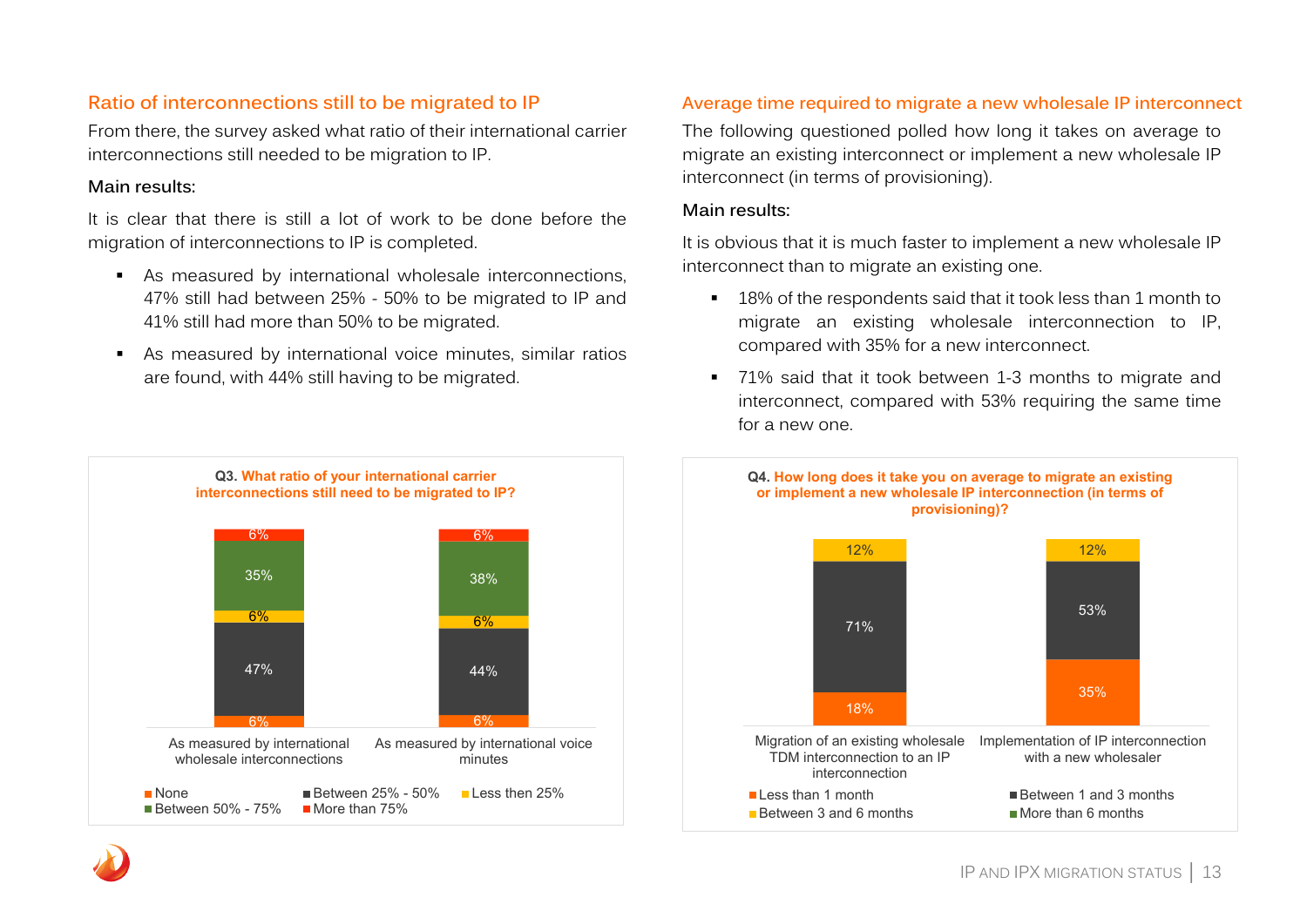## **Evolution of the time needed to migrate or implement a new carrier IP interconnect**

The fifth question gauged if the average time needed to migrate or implement a new carrier IP interconnection was getting longer or shorter, compared to 1-2 years ago (in terms of provisioning).

## **Main results:**

The time needed to migrate or implement a carrier IP interconnect is getting shorter.

- 53% of the respondents said that the time to migrate an existing carrier IP interconnection was getting shorter
- While 71% said the same for a new interconnection





## **Ease of migration to IP compared with 1-2 years ago**

Question 6 then went on to ask if the migration to IP is getting harder compared to 1-2 years ago (in terms of provisioning).

## **Main results:**

Here again, the results are encouraging, as the majority said that it was getting easier.

- 59% of the survey respondents said that the migration to IP was getting easier and 35% said it was the same
- Surprisingly, 6% said that it was getting harder
- Respondents said that the reason why implementations are becoming harder is because bigger companies are being migrated and more tests and procedures are required

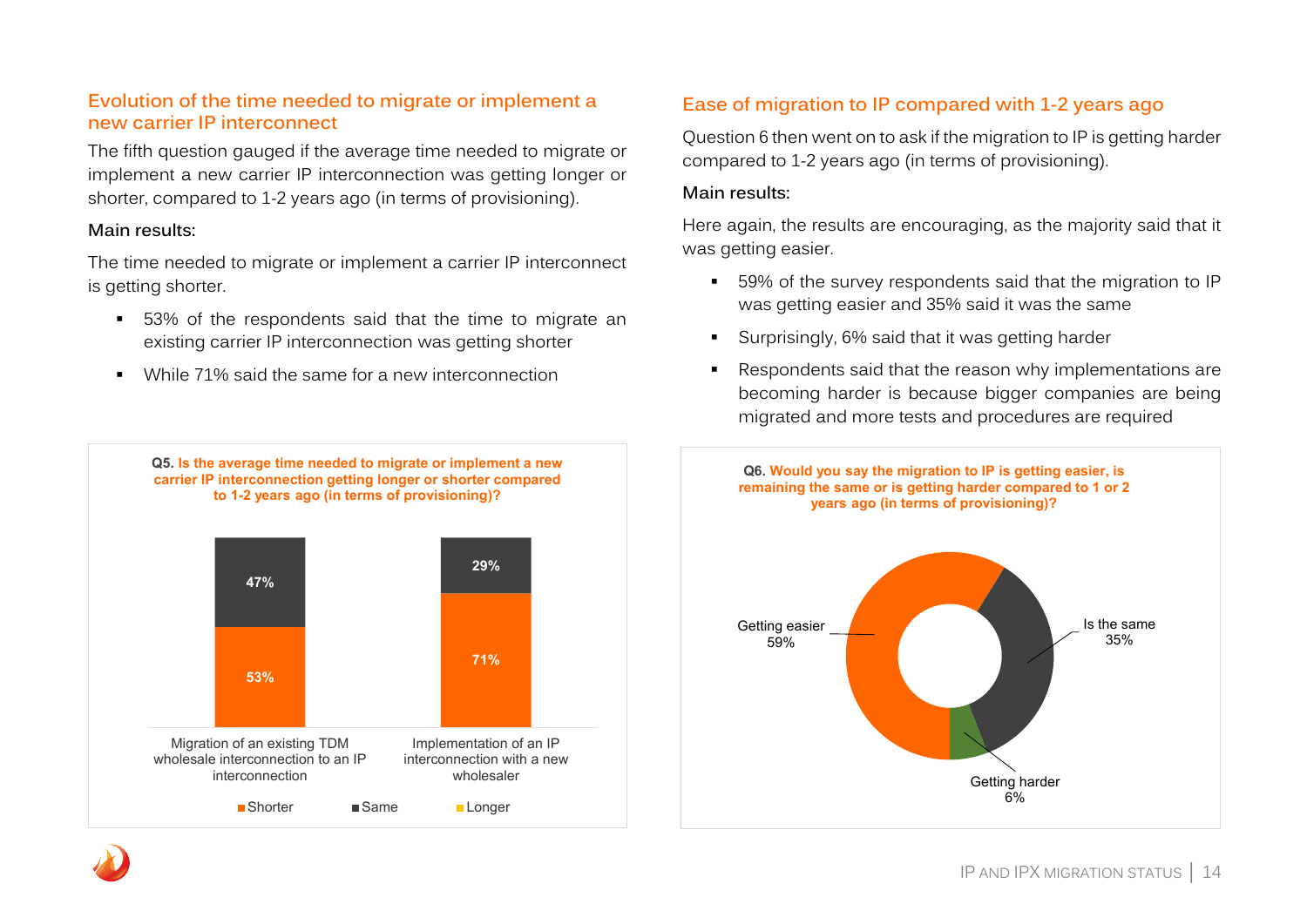## **Customers connected via IP**

The next question asked what ratio of the respondents' retail service provider customers are currently connected via IP (by customer count).

### **Main results:**

The respondents interconnect their service provider customers more often using private IP than public IP.

- All respondents said that they interconnected at least some customers via private IP, and 6% said that all their customers were connected via private IP
- **19%** said that they interconnected more than 75% of their customers via public IP, while 31% the same via private IP.



## **Voice traffic transported via TDM and IP**

Question eight asked how much voice traffic is currently transported using IP vs TDM.

### **Main results:**

The migration of the traffic from TDM to IP is well on its way, but far from completed.

- **20%** of the respondents said that more than 75% of their outbound traffic is transported over IP, while the majority (53%) said that between 25% - 50% of their traffic was transported over IP.
- We find a similar set of results for inbound traffic. However, in this case, 7% said that less than 25% of their inbound traffic is transported over IP.

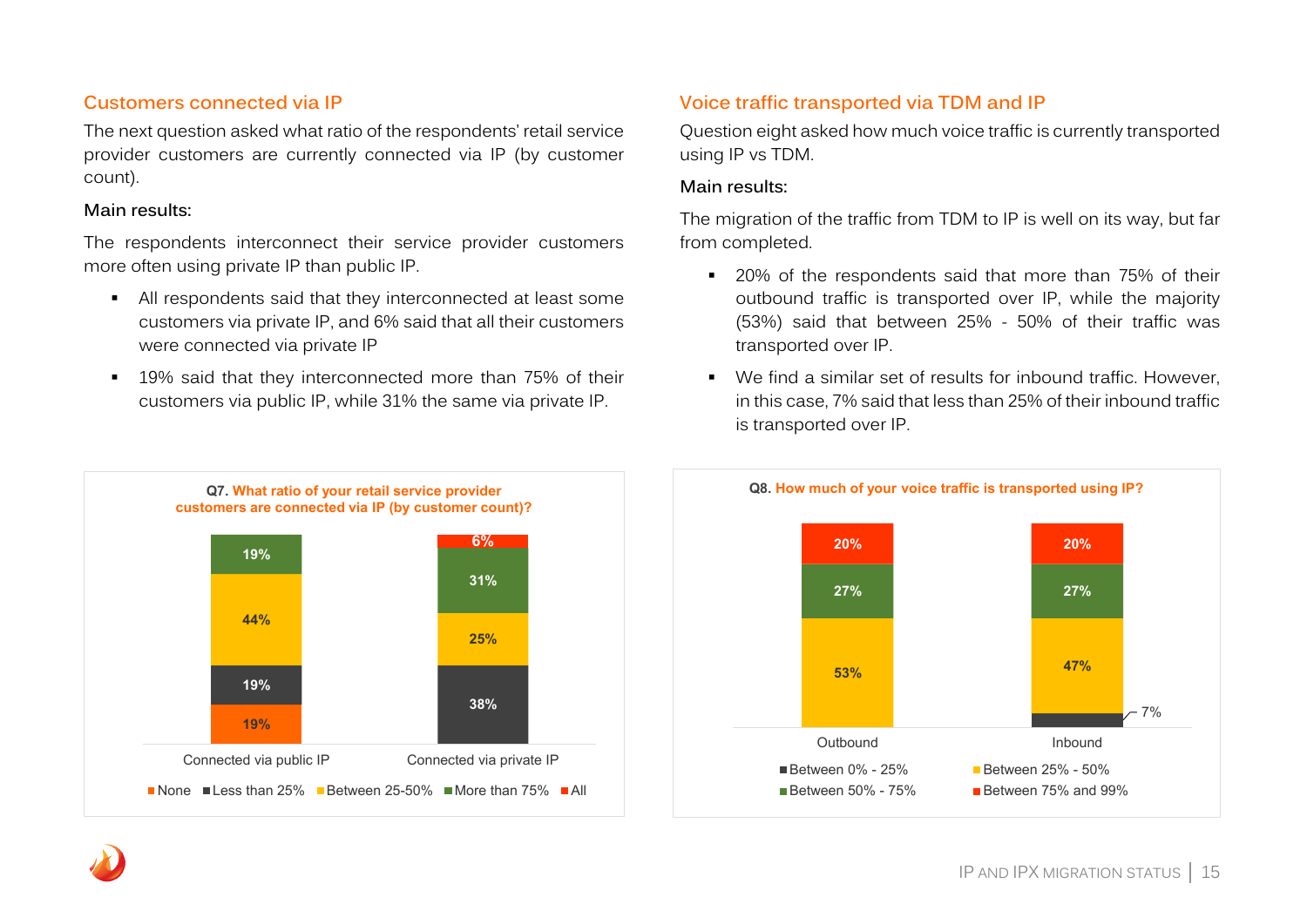# IP MIGRATION STRATEGY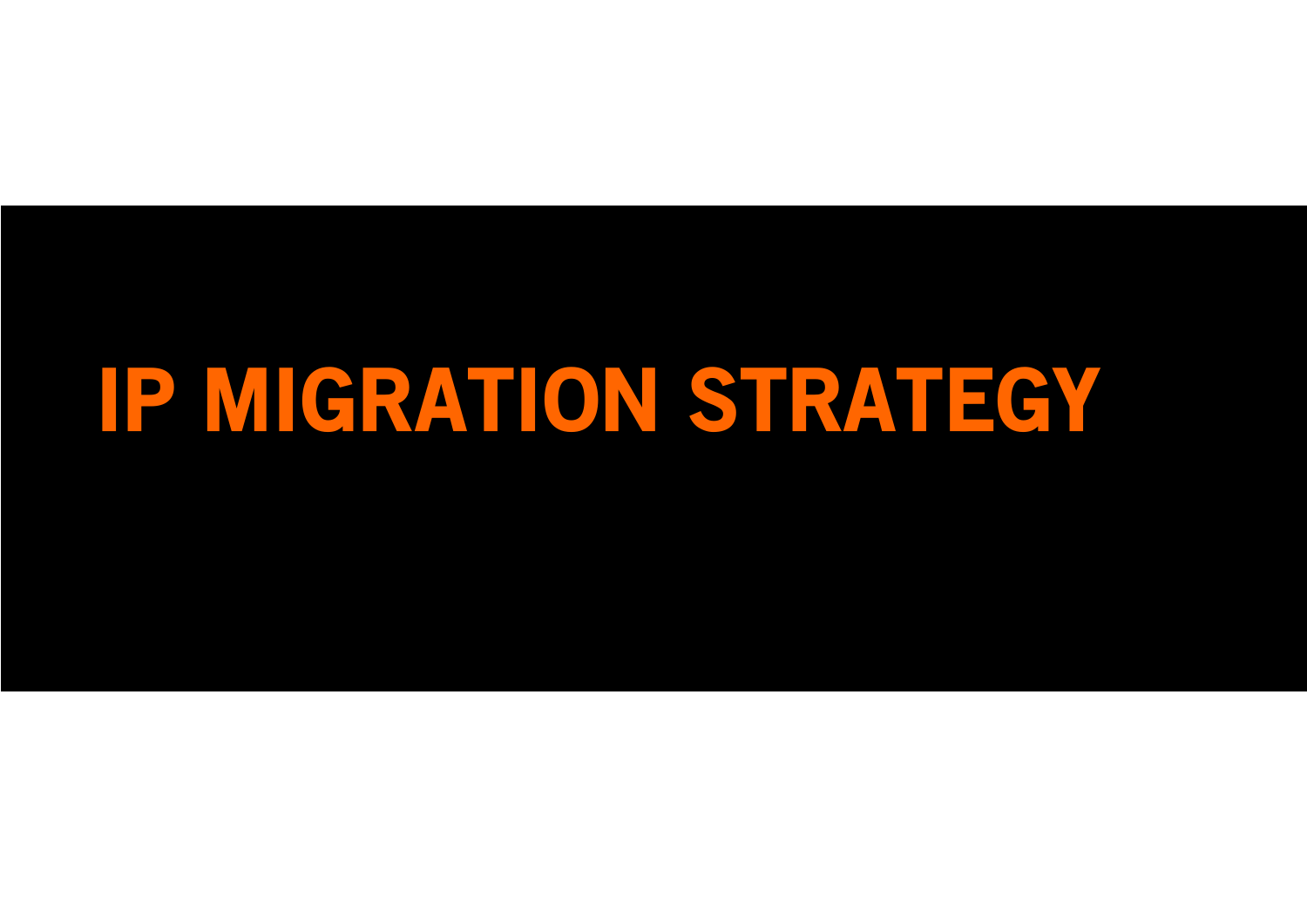## **Contracting policy for migration**

The next four questions of this survey dive into the IP migration strategy of the survey's respondents.

The first question in this section asked what type of contracting policy is used to migrate existing wholesale interconnections to IP.

## **Main results:**

In a large portion of the cases, the respondents' companies make no contractual change to cover the migration to IP of an existing interconnection. The next most popular policy is to use a new contract.

- <sup>20%</sup> of the respondents stated that in 100% of the cases they have no contractual change to cover the migration to IP. In addition, 20% also say that they have no contractual change in 50-75% of the migrations.
- Only 7% say that they use a new contract or an addendum to cover the migration and 21% say that they never use a new contract.
- A minority say that they use minor edits to existing contracts, as 46% say that they never use this contracting strategy.

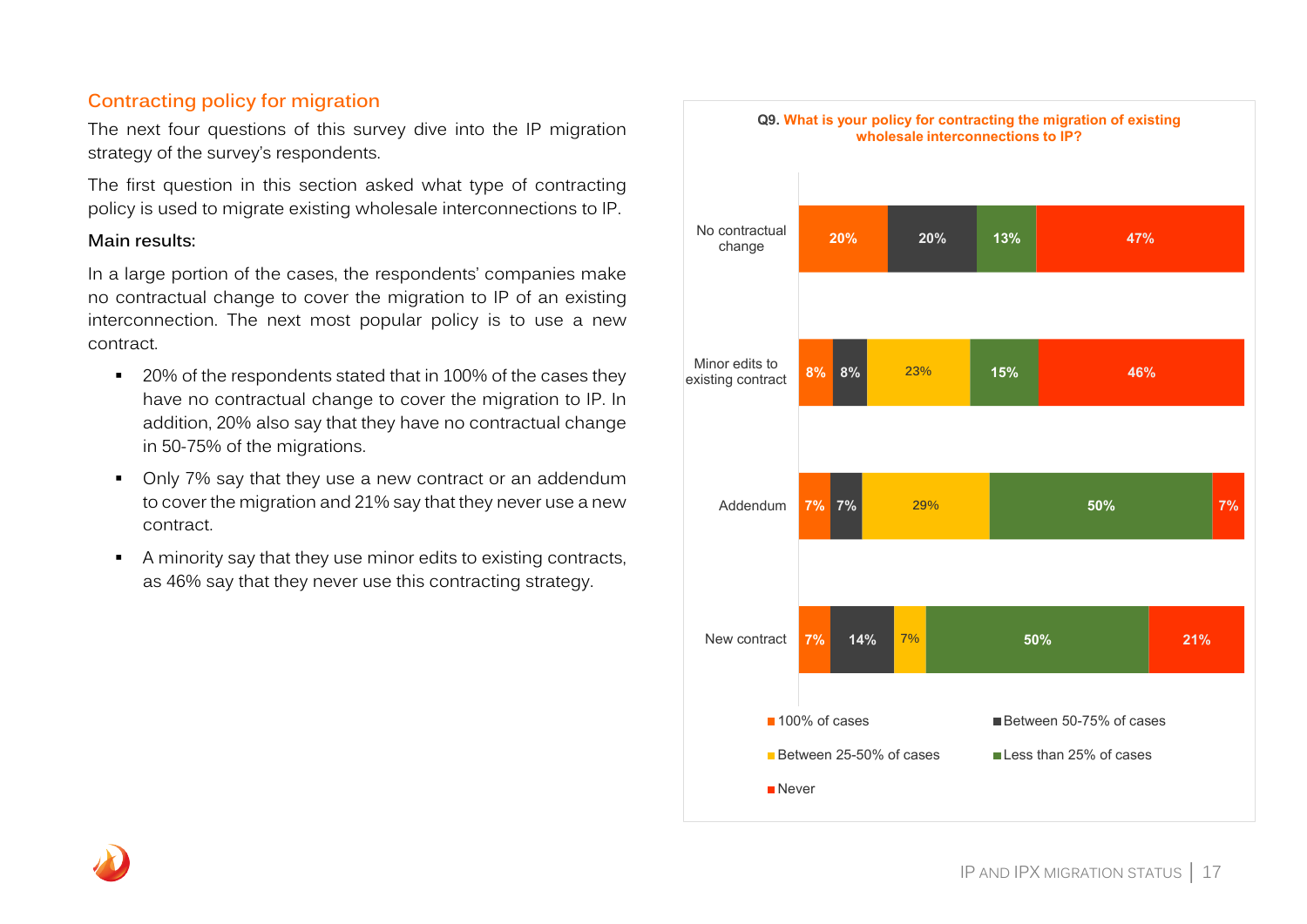## **Company strategy for transition of voice services to IP**

The second question in this section asked the respondents how they would describe their company's strategy regarding the transition of its voice services to IP.

## **Main results:**

The large majority see the migration to IP as a key priority.

- 77% said that it was a key priority for their company and 24% said it was important.
- No one said that their company's strategy was 'opportunistic, 'still being considered', 'did not desire to migrate' or 'had no strategy'

## **Main driver for migration to IP**

From there, the survey asked what was the main driver for their company's migration to IP.

## **Main results:**

The majority see the main driver as being a strategic decision.

- **53%** said that the migration was driven by strategy
- 24% said it was driven by operational reasons
- 24% said it was driven by financial reasons.



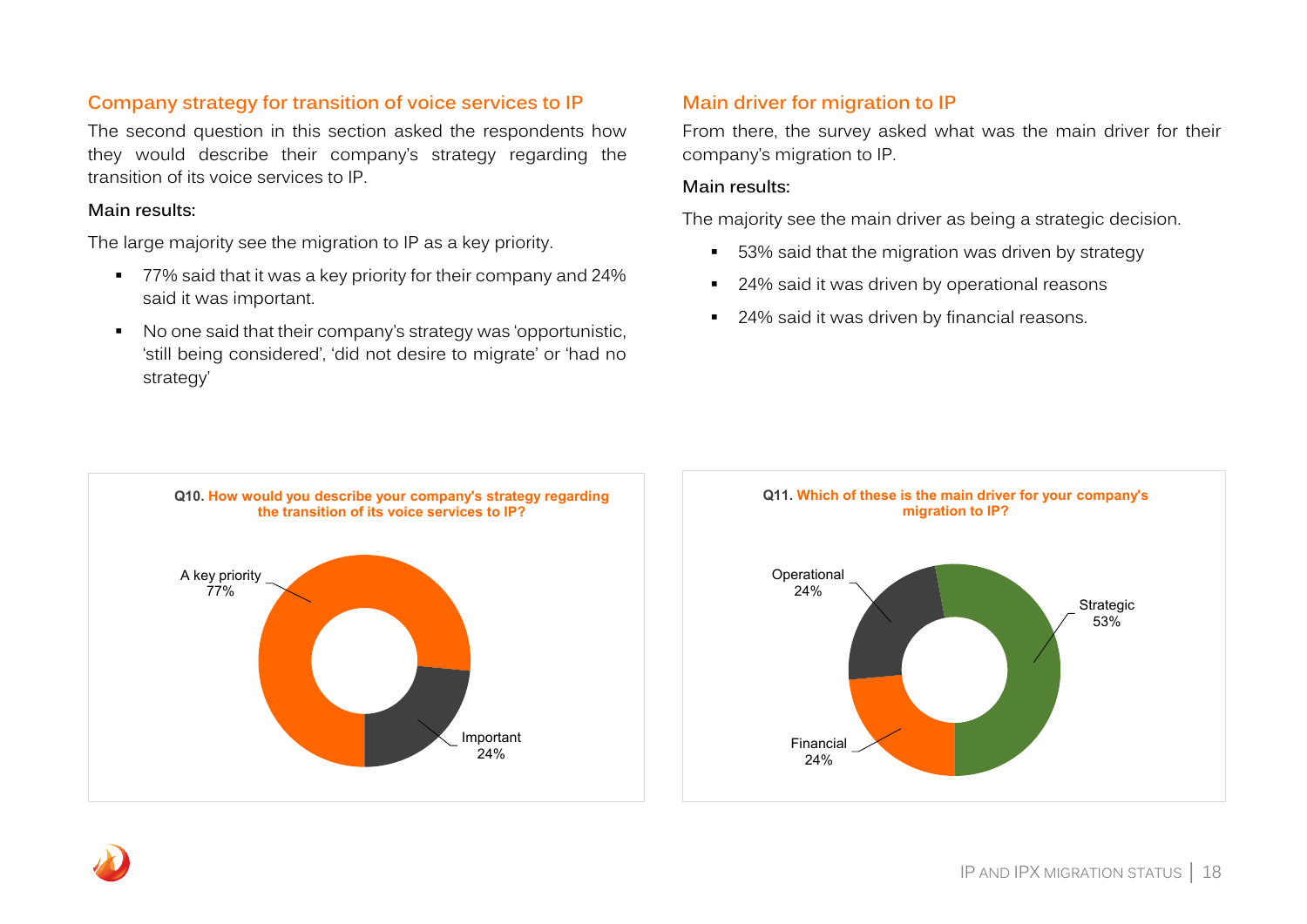## **Company strategy for transition of voice services to IP**

The final question of the IP migration section asked what were the main obstacles to the migration to IP.

## **Main results**:

The three main obstacles to the migration to IP are 'No interest from customers', 'Complexity of migration' and 'Reluctance to decommission the TDM network'.

- By far the largest obstacle, from the point of view of the wholesalers, is the fact that customers are not interested in migrating, as 63% of the respondents identified this obstacle as the most important one.
- 50% said it was the complexity of the migration
- 44% said it was the reluctance to decommission the TDM network.
- The next most popular obstacle was concerns with quality and security, having been identified by 31% of the respondents.
- Only 6% of the respondents said that the biggest obstacle was the currently market uncertainty or the lack of understanding of the migration.

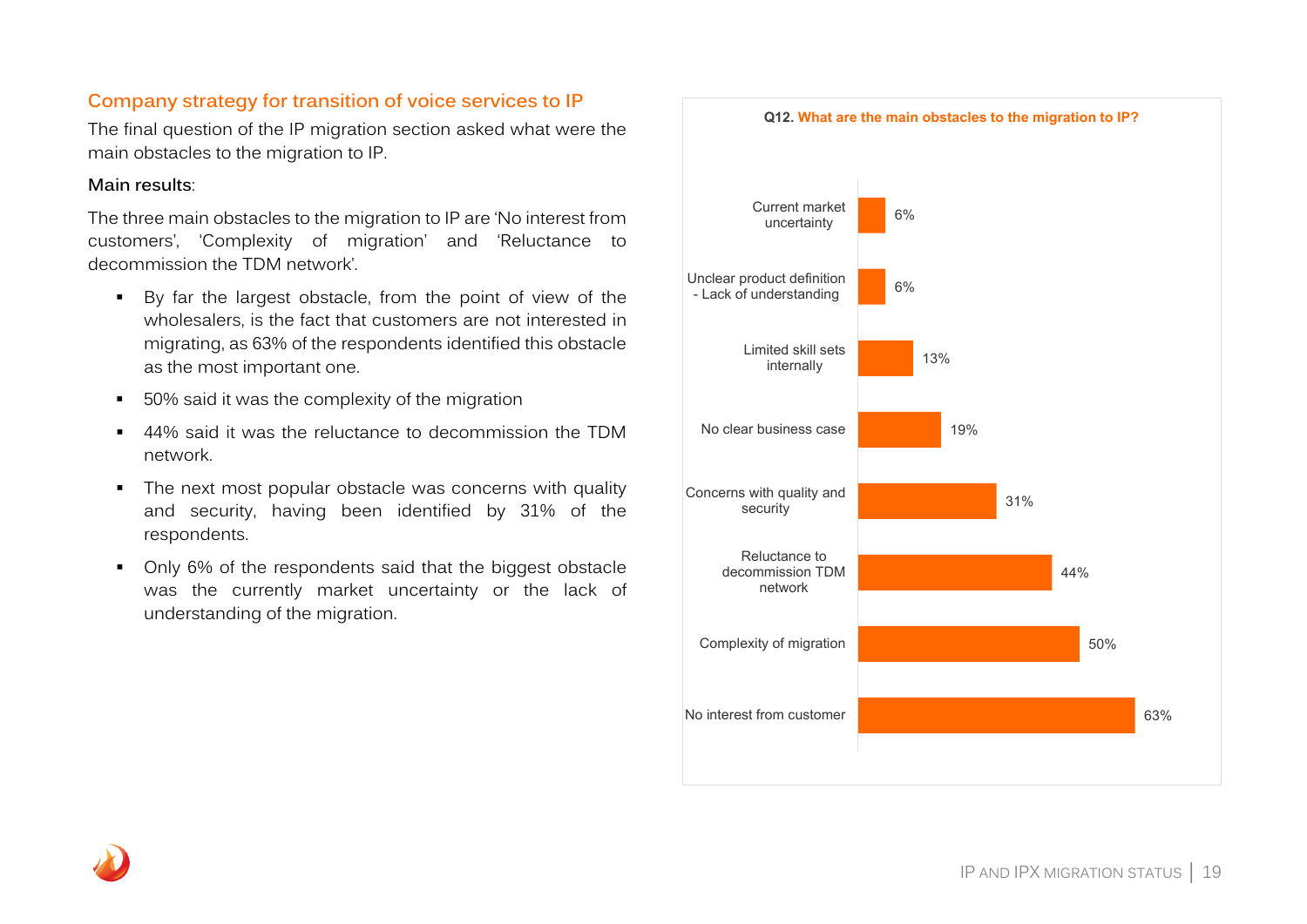# IPX MIGRATION STATUS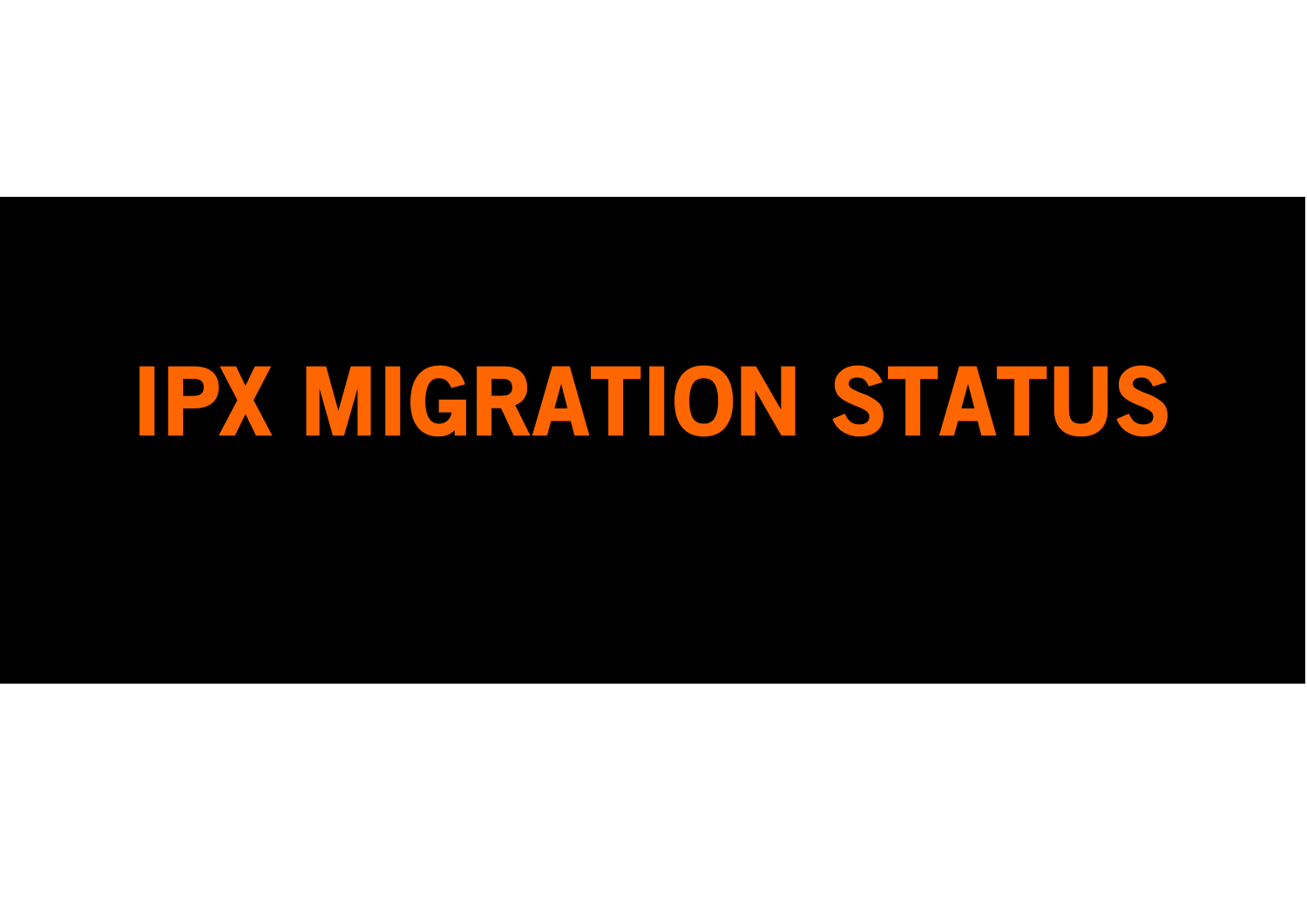## **Number of IPX to IPX interconnect agreements**

The first question of the IPX survey section asked how many IPX to IPX (i2i) interconnect agreements (which transport live traffic) the respondents have.

## **Main results:**

The majority of operators have between 10 – 20 i2i interconnection agreements.

- 36% of the respondents said that they had more than 20 i2i interconnect agreements that transported their signalling traffic, while only 14% said the same for their voice traffic
- 21% said that they had between 5 and 10 i2i interconnect agreement to transport their voice traffic, while 7% said they had no agreements that covered multiple services



## **Average time to implement an IPX to IPX interconnect**

The second question of this section went on to define how long it takes on average to operationally implement a new i2i interconnection.

## **Main results:**

When compared to the migration or implementation of an IP carrier interconnect, it appears to take longer to implement a new i2i interconnection than it does to migrate and existing one.

- <sup>21%</sup> said it took them between 3-6 months to implement a new i2i interconnection agreement, while 14% said the same to migrate an existing one
- 14% said it took them less than 1 month for both cases (migration or new i2i interconnect agreement)

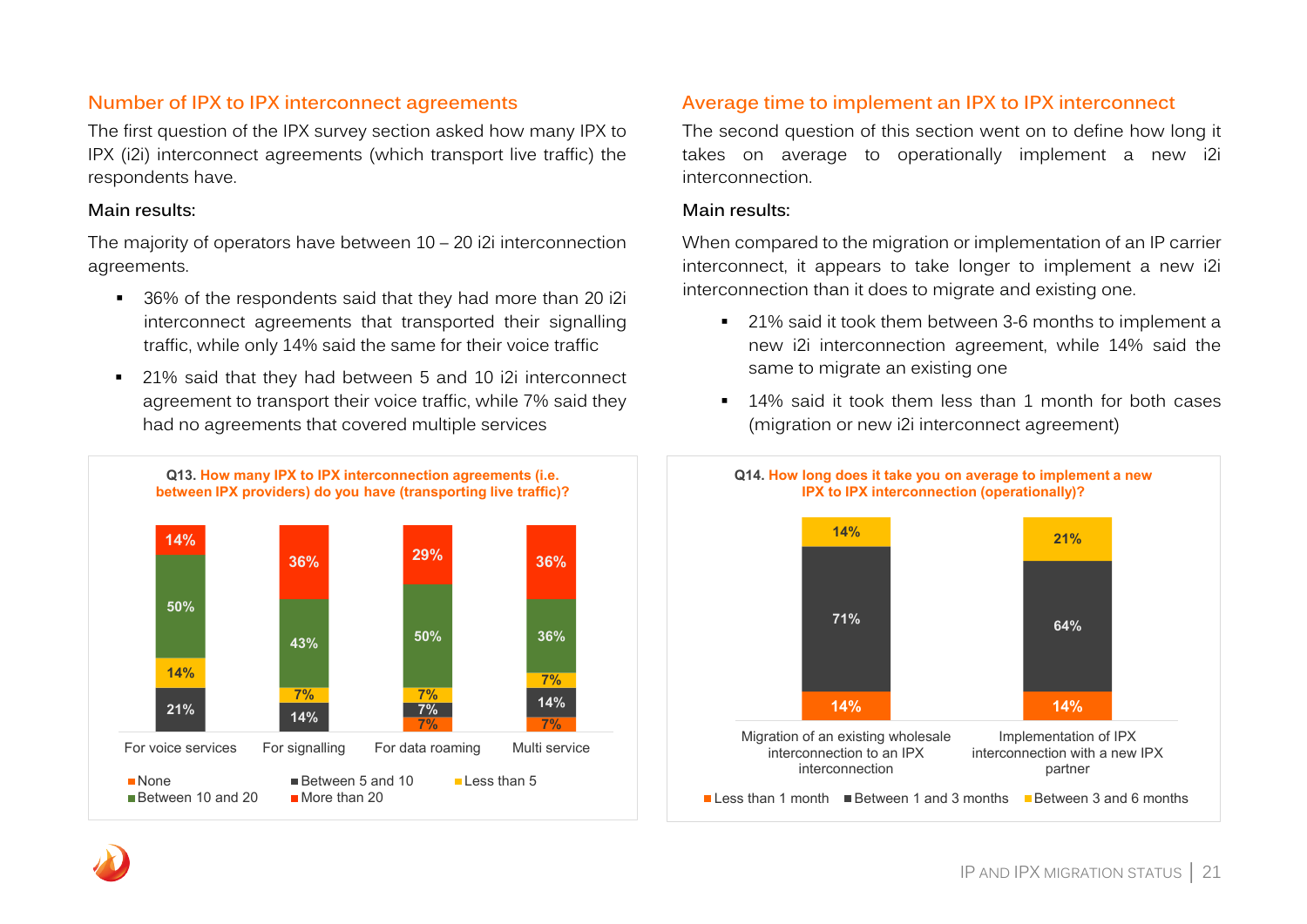## **Ease of IPX to IPX interconnect agreement establishment**

Question fifteen of the survey asked if the establishment of i2i interconnect agreements were getting easier, the same or getting harder compared to 1-2 years ago.

## **Main results:**

The situation is improving or at least is the same as it was.

- Half of the respondents said that it was getting easier, while 43% said it was the same
- Still 7% said that it was getting harder but did not state why

## **Number of IPX customers**

Question sixteen asked how many of the respondents' service provider customers had connected onto their IPX.

## **Main results:**

The majority of the respondents have between 25 – 100 customers connected to their IPX platform, while there are still a significant number of operators who have less than 25 customers connected.

- <sup>31%</sup> of the respondents say that they have less than 25 customers connected to their IPX platform
- 31% say they have between 50-100 customers connected
- 8% say they have between 100-150 customers or 150-200 customers connected



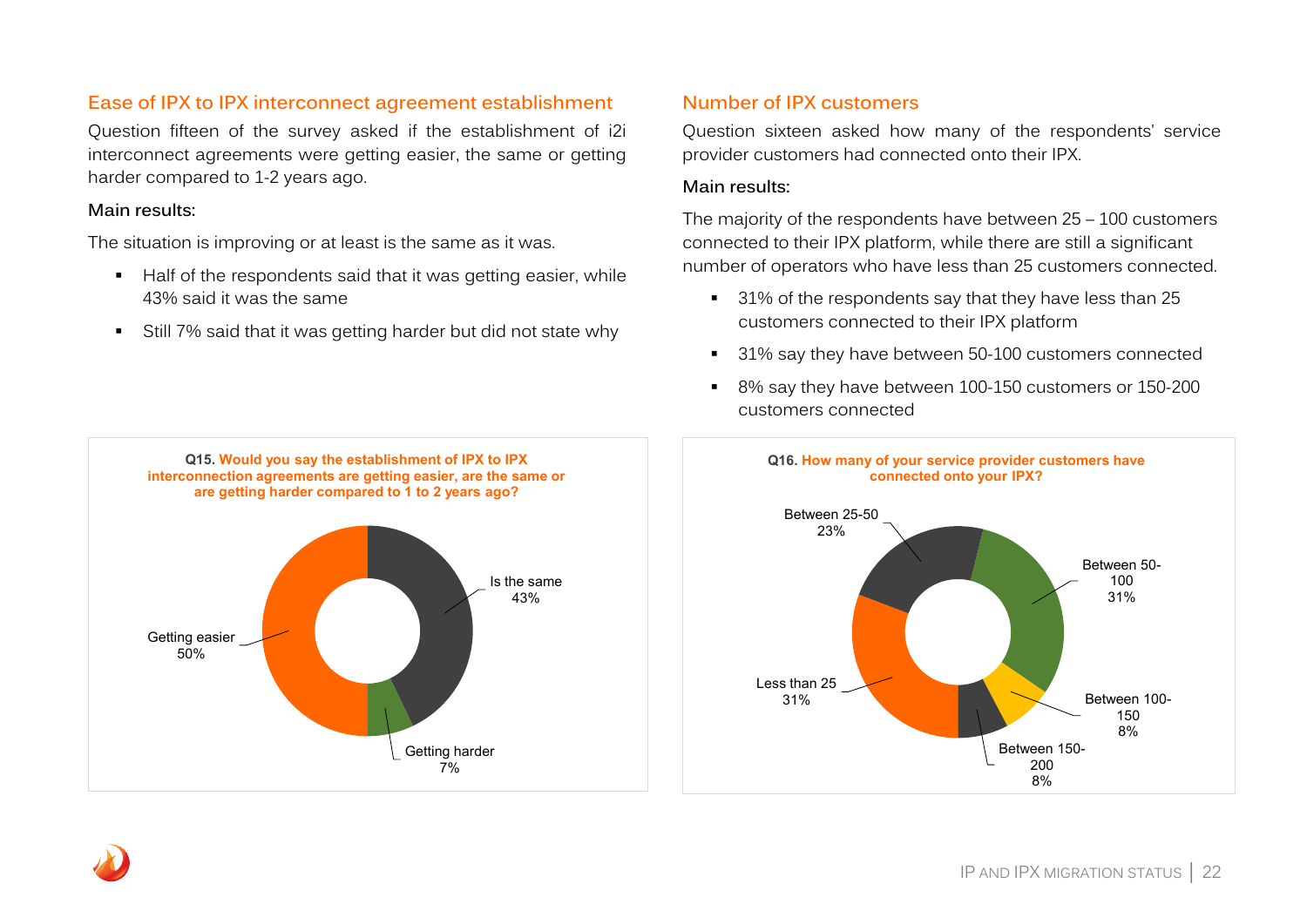## **Ratio of customers connected onto the IPX**

The next question went one level deeper and asked what ratio of the service provider customers were connected onto their IPX platform (by customer count).

### **Main results:**

The IPX platform has definitely not yet reached a stage of mass utilisation, as the majority of the respondents said that they have less than 25% of their customers connected to their IPX platform.

- 50% of the respondents said that less than 25% of their customers are connected to their IPX platform
- While 36% said they had between 25-50% of their customers connected to their IPX platform
- Still, 14% said that they had more than 75% of their customers connected to their IPX



## **Average time required to implement a new IPX customer**

Question eighteen asked how long it takes on average to implement a new or migrate and existing customers to the IPX platform.

### **Main results:**

Here again, it is clear that it is quicker to implement a new customer to the IPX platform than to migrate and existing one.

- 86% of the respondents said that it took them less than 3 months to implement a new customer, compared with 79% who said it took them the same time to migrate an existing one
- Within that, 21% said that it took them less than 1 month to migrate an existing customer
- <sup>21%</sup> of the respondents went on to say that it took them between 3-6 months to migrate a customer



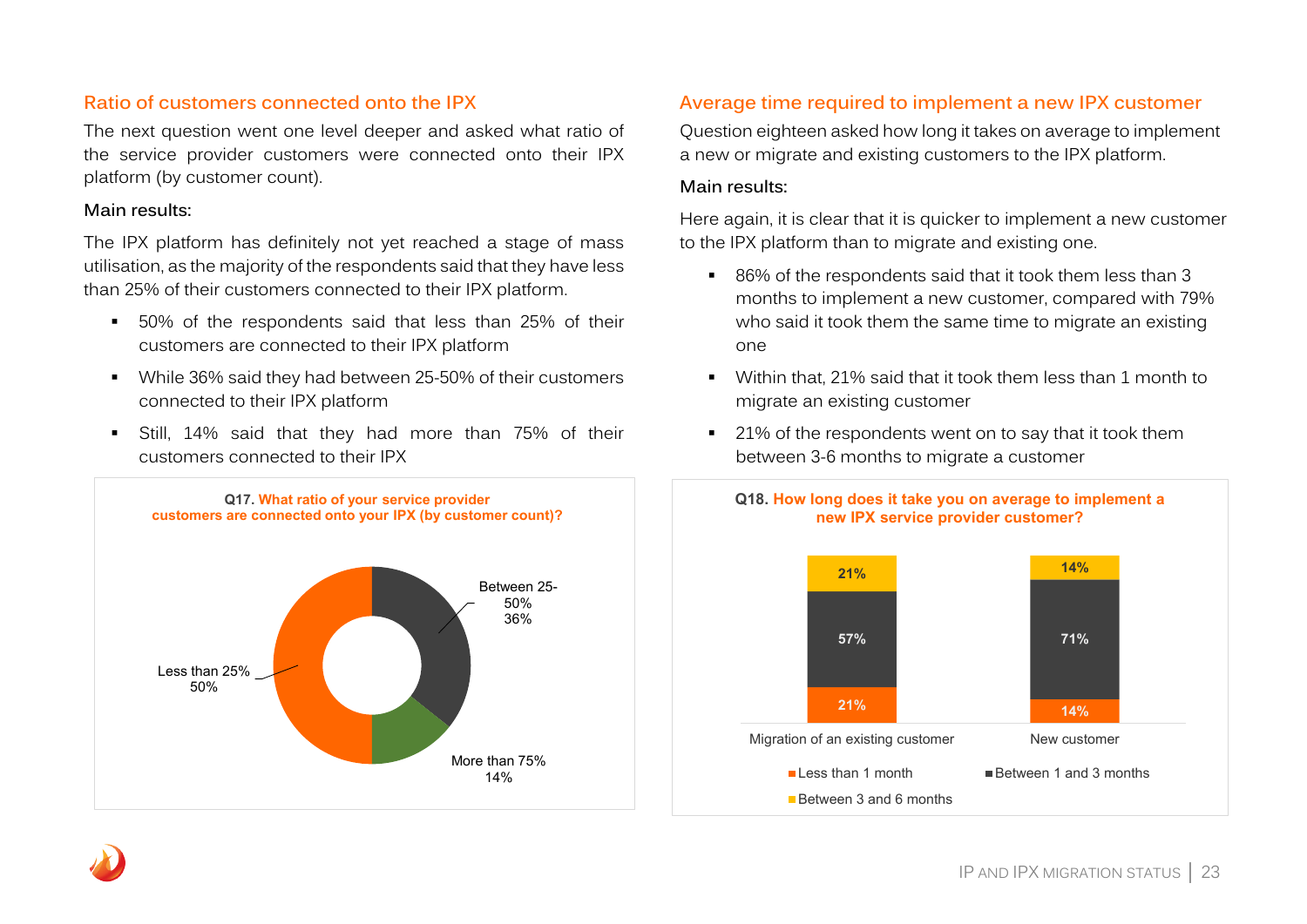## **Number of countries with direct voice termination coverage**

The final question of the IPX migration status section asked how many direct voice termination countries were available via the IPX.

## **Main results:**

There is still improvement lot of work to be done when it comes to directly connected voice IPX destinations, as a large number of respondents said they had less than 20 countries connected directly to terminate voice over their IPX.

- <sup>33%</sup> of the respondents said they had less than 20 direct termination coverage, while 33% said they had between 20- 39.
- Still some have succeeded in extending their IPX network, as 17% said they had over 60 countries directly connected to their IPX platform.

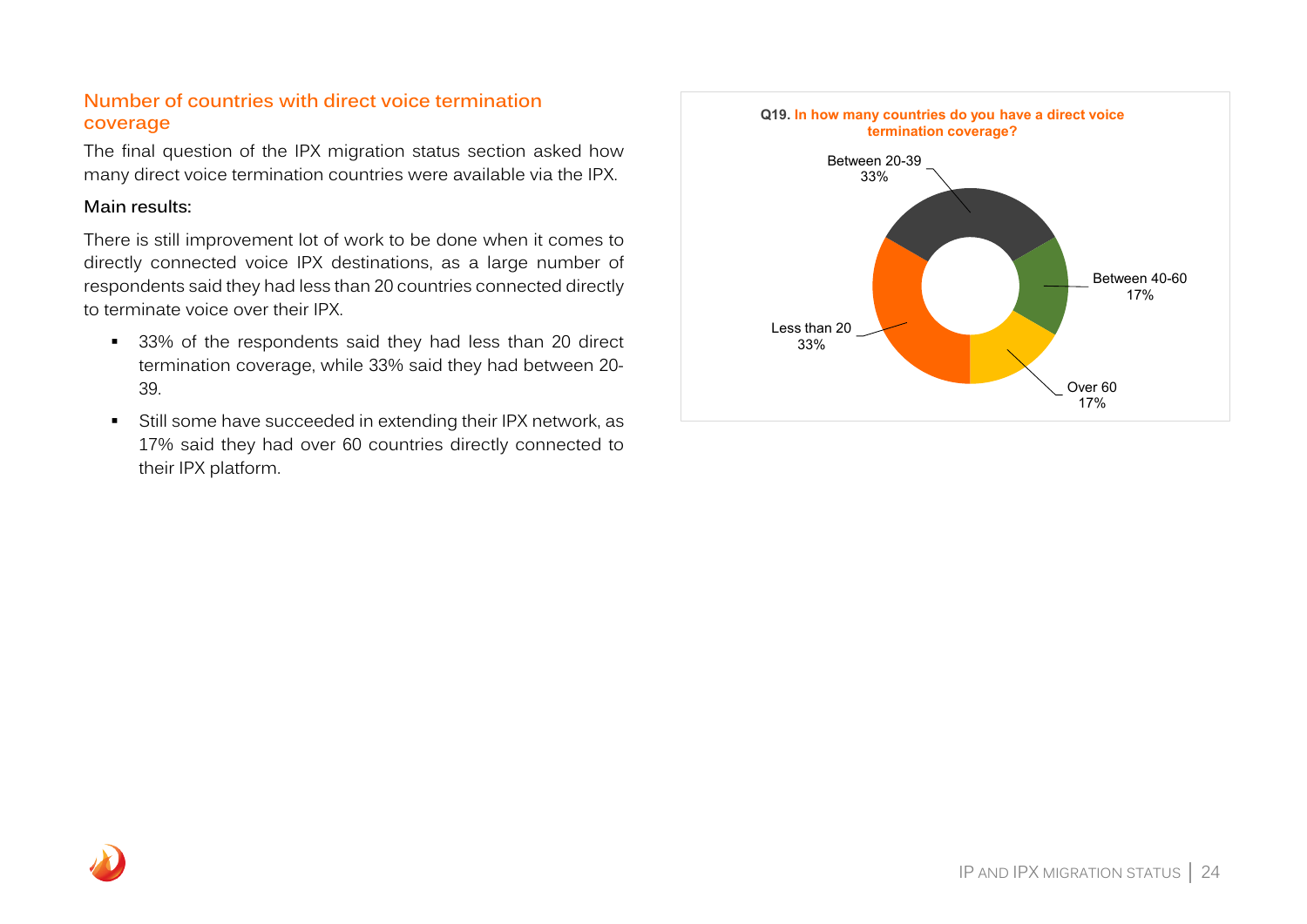# IPX MIGRATION STRATEGY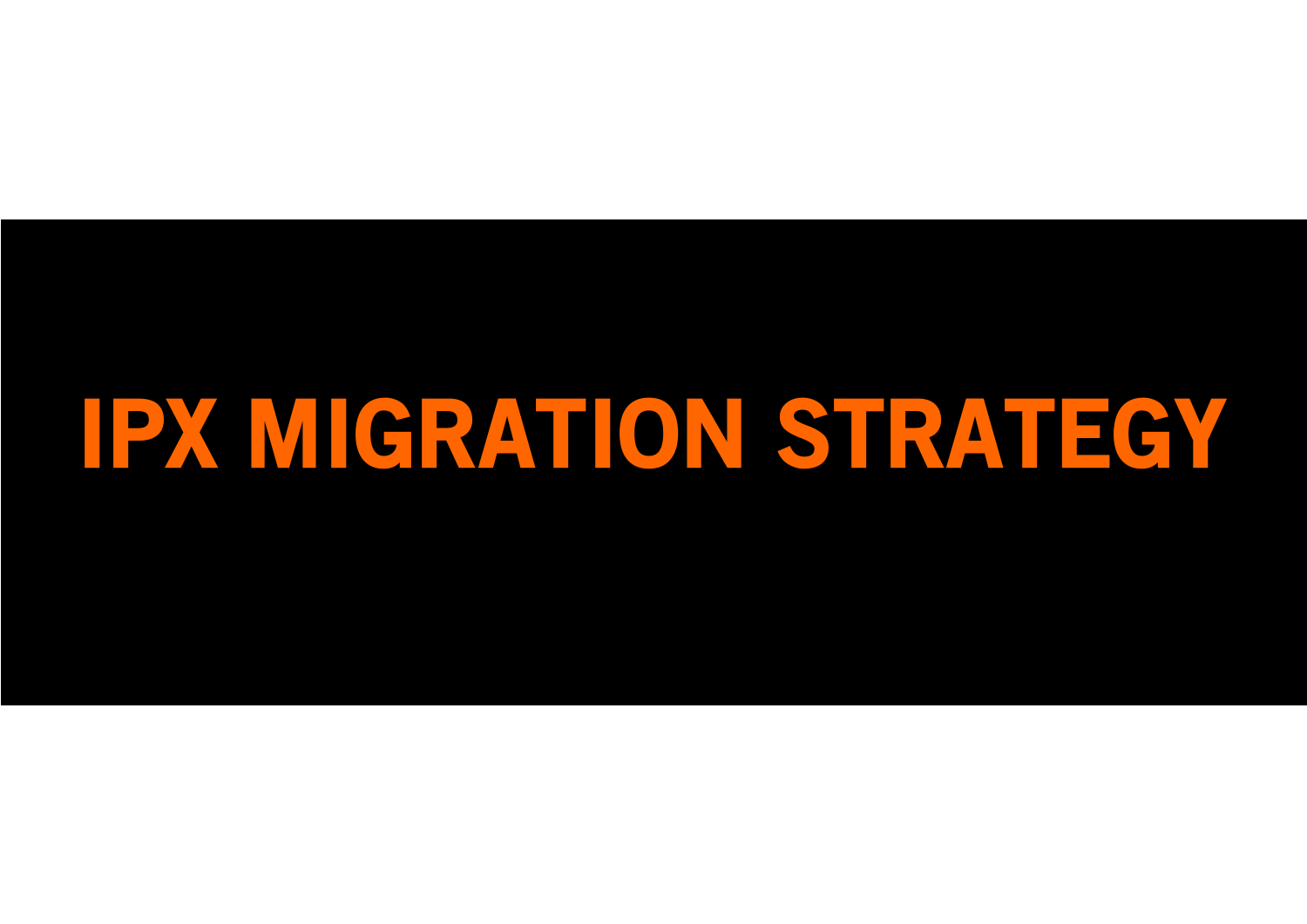## **Policy regarding IPX customers' interconnection points**

The next ten questions of this survey dug deeper into the IPX migration strategy. The first question in this section asked what policy was available when it came to choosing customer IPX interconnection points.

## **Main results**

The majority of the respondents stated that they preferred to use the location closest to the customer or it was decided case by case.

- 36% said that either they used the location closest to the customer or it was decided case by case.
- The next most popular choice was to use a location that optimized cost
- While only 7% said they interconnected customers wherever they wished



## **Company's strategy regarding offering IPX services**

Question two of this section, asked how respondents described their company's strategy regarding offering IPX services.

## **Main results:**

The large majority say that offering IPX services was a key priority for their company.

- 64% said that offering IPX services is seen as a key priority, while 29% said it was important
- Only 7% said it was seen as opportunistic

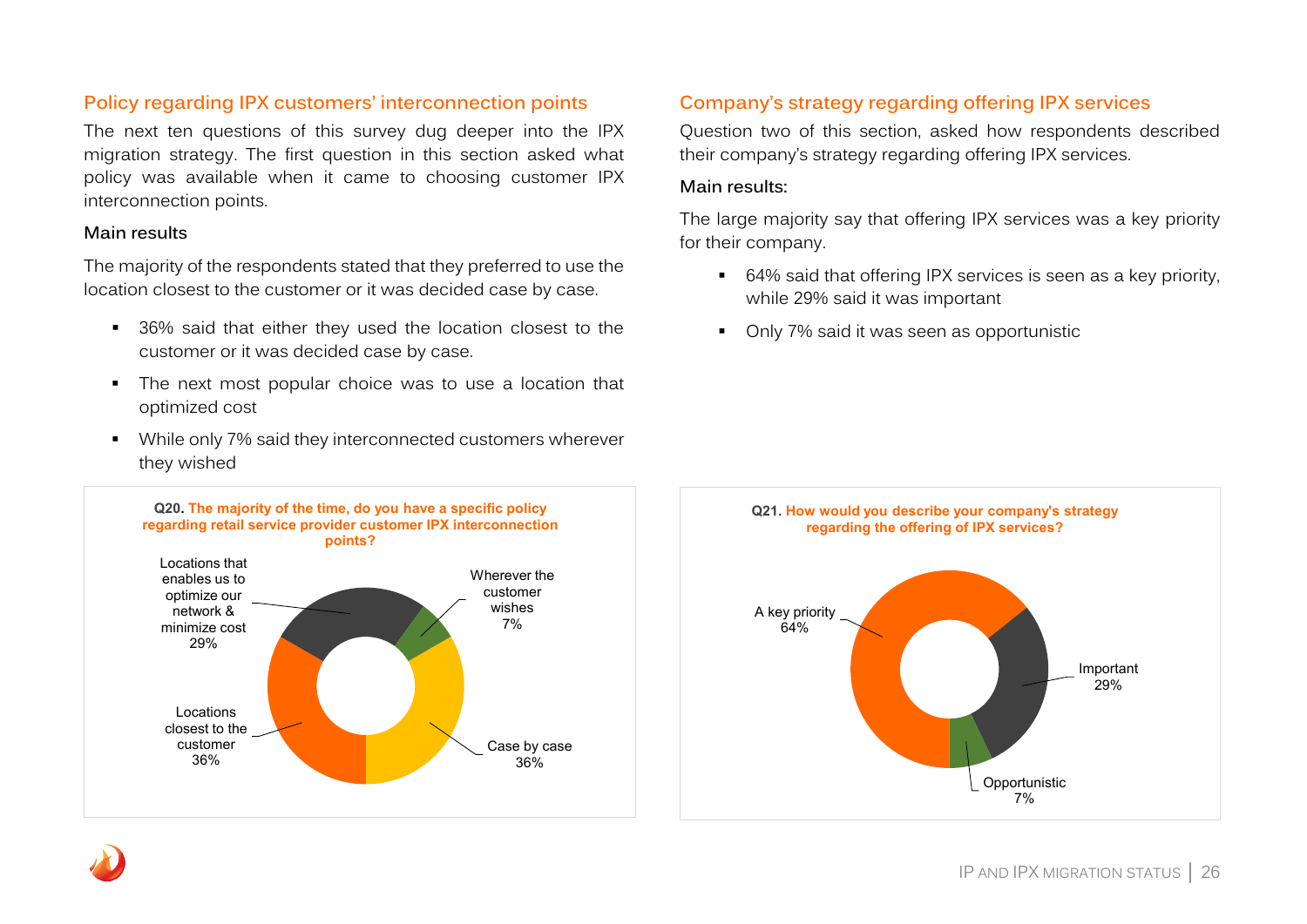## **Main obstacles to launching IPX services**

Question twenty-two of the survey asked what were the main obstacles to launching IPX services.

## **Main results:**

The main obstacle to launching IPX services is the lack of a clear business case.

- 46% of the respondents said that the main obstacle is that there is no clear business case
- The two next most popular choices were 'no interest from customers' and 'unclear product definition' as stated by 39% of the respondents
- The following two obstacles were 'the complexity of the migration' and 'the limited skill sets available internally', identified by 31% of the respondents as a main obstacle
- Only 8% of the respondents said that 'concerns with quality and security' was an obstacle to offering IPX services
- Some also said that obstacles were 'the constraints on availability of resources and capacity' and the 'minimal onnet footprint'

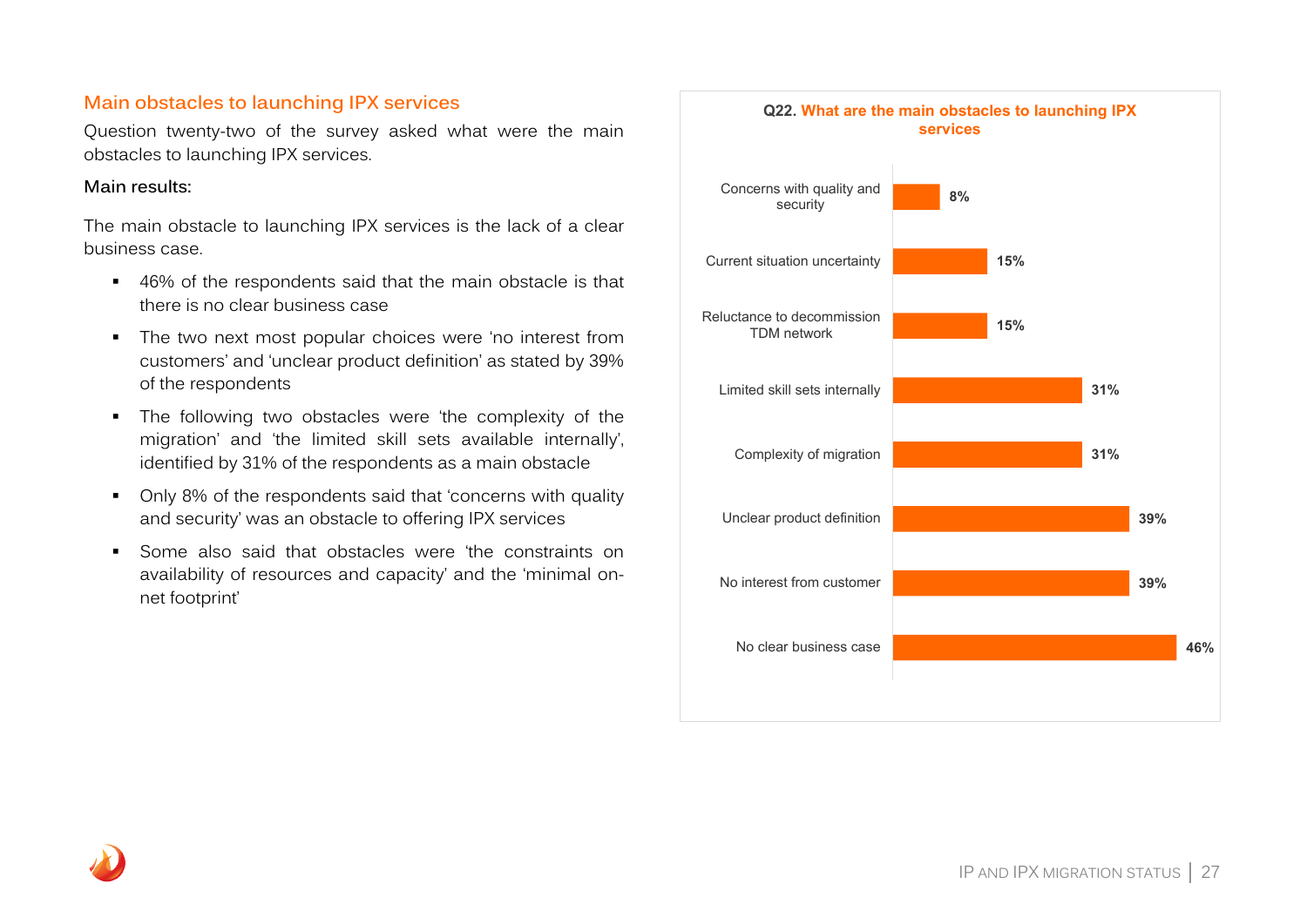## **Main driver to offer IPX services**

The next question polled the respondents about what they saw as the main drivers for their company to offer IPX services.

## **Main results:**

The large majority see offering IPX providers as a strategy decision.

- 86% of the respondents said that the main driver for offering IPX services was strategic
- Only 7% said either is was for operational or financial reasons

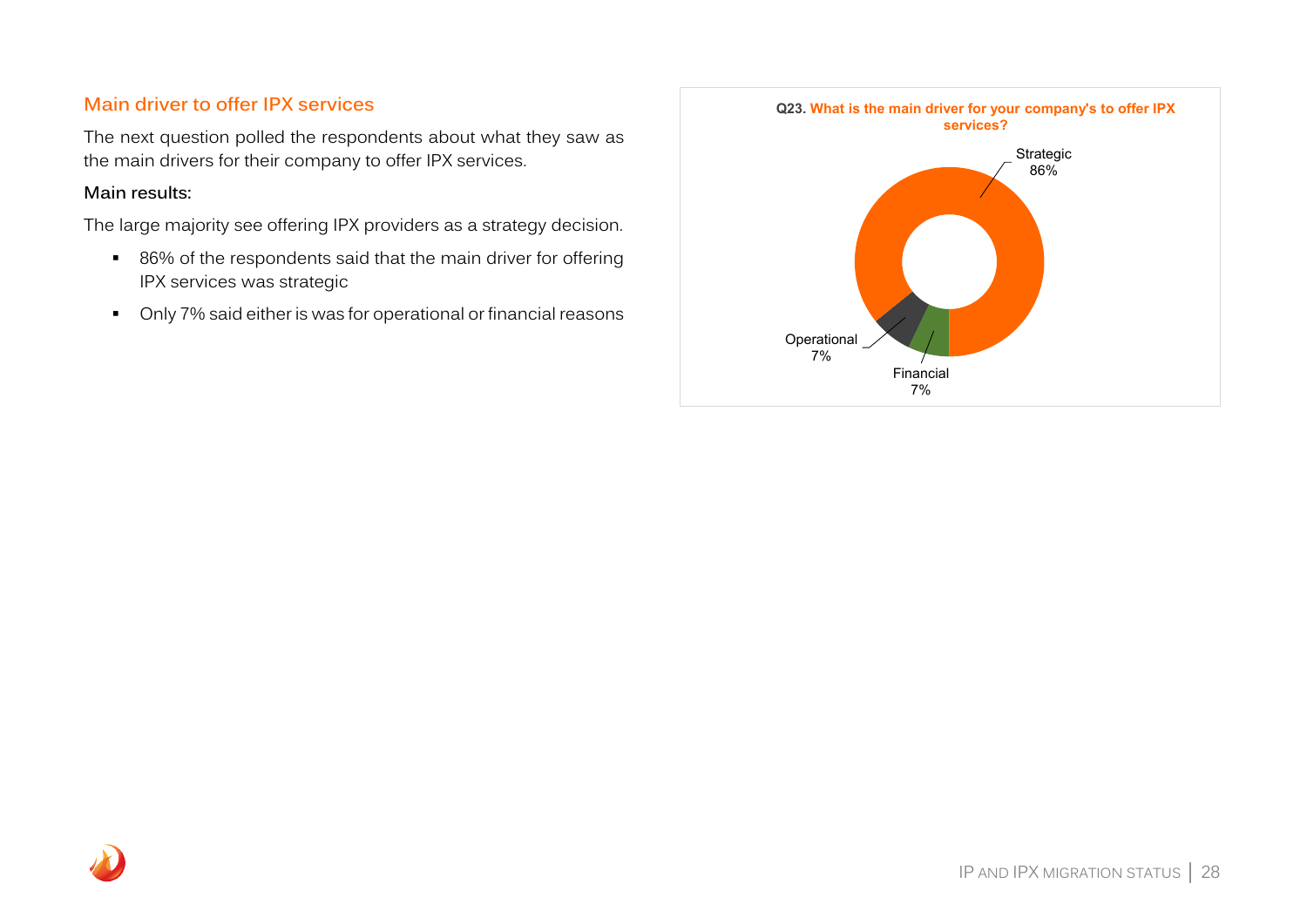## **IPX services offered or planned**

Question twenty-four asked which of the services did the respondents offer or were planning to offer over their IPX platform.

## **Main results:**

The majority of the respondents offer all the basic services over IPX, however only a minority already support VoLTE and VoLTE roaming (with these two services being on many people's roadmap for 2016- 2017).

- 100% of the respondents offer voice over their IPX, while 92% offer GRX services
- 85% of the respondents offer Diameter signalling, SIGTRAN signalling and voice signalling for roaming
- **33%** already offer VoLTE services, while a mere 15% offer VoLTE roaming
- The large majority of the respondents are currently working on deploying VoLTE services over their IPX, with 64% stating that VoLTE support is on their road map and 69% say that VoLTE roaming support is presently being deployed
- 15% of the respondents are still considering offering VoLTE roaming support and LTE data transport services

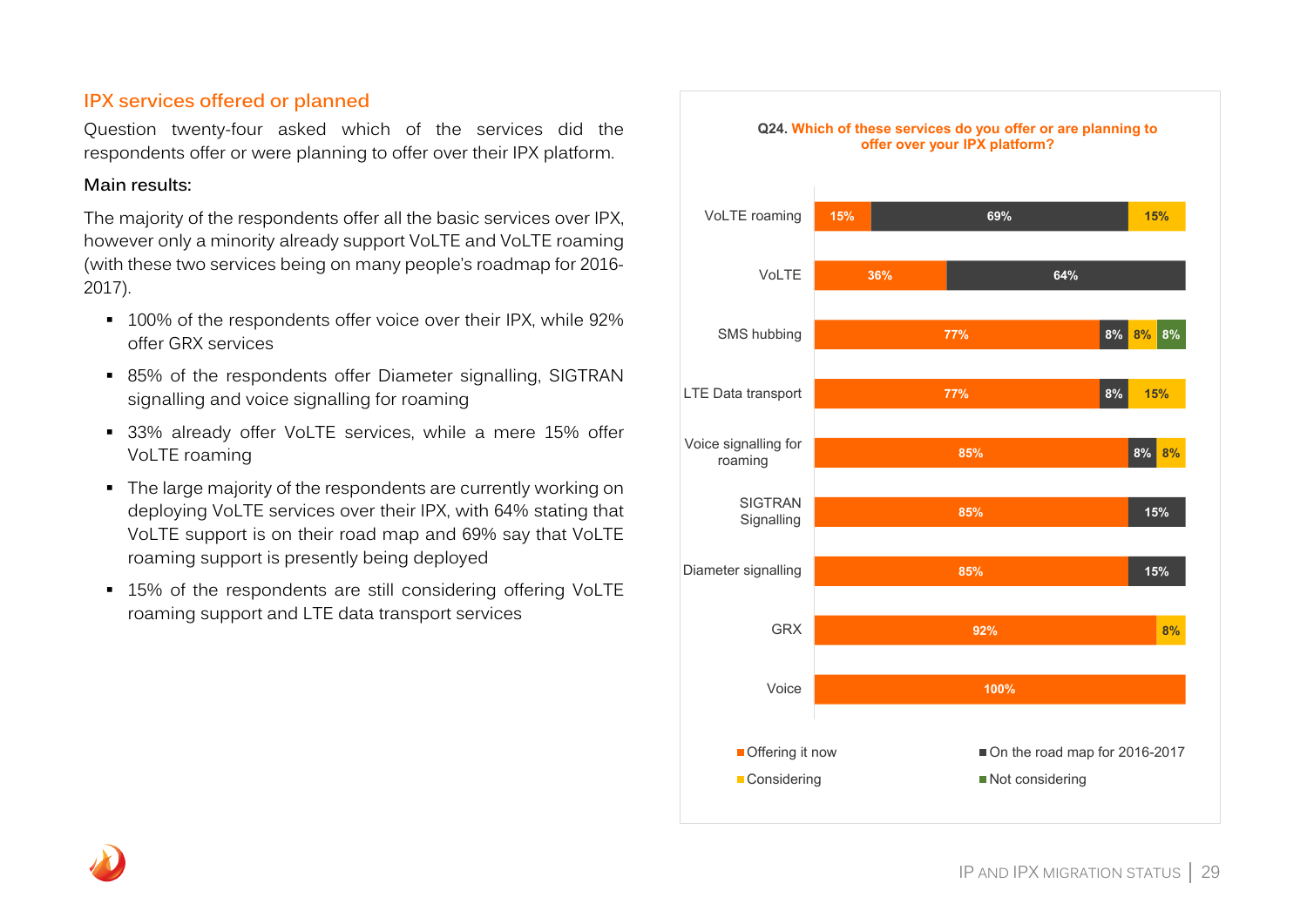## **Value added services offered or planned**

The follow-on question asked the respondents which value added services and capabilities they were offering or were planning to offer over their IPX platform.

## **Main results:**

At present, the most offered value added services over the IPX platform are fraud management and HD voice.

- 69% of the respondents already offer fraud management services over their IPX platform and 62% offer HD voice
- Over 50% offer transcoding, number portability in call routing and signalling interoperability
- Only 31% offer analytics services and 27% offer number portability query services
- A mere 8% offer WiFi roaming support, while 8% are currently deploying this capability and 50% are considering it. 33% of the respondents said they were not considering offering WiFi roaming at all
- 58% of the respondents stated that VoLTE in call transition to video was already on their road map, 17% said they are considering offering the service and 25% said they were not considering it
- None of the respondents said they were supporting RCS hubbing, while 62% said they were considering offering it

#### **Q25. Which of these value added services and capabilities do you offer or are planning to offer over your IPX platform?**

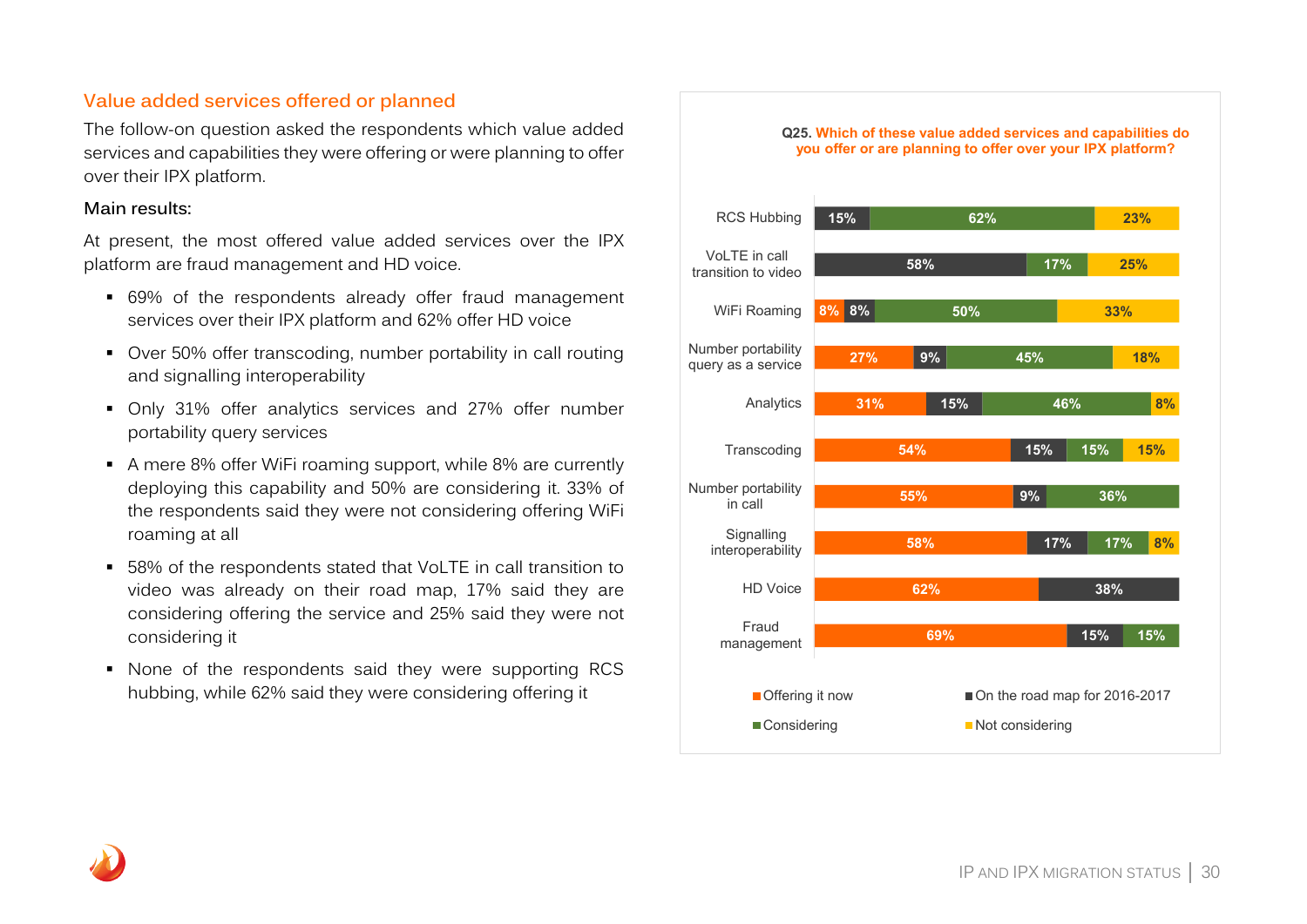## **Voice traffic transported over IPX**

The last three questions of the survey focussed on the traffic transported over IPX. The first question in that category asked how much of the respondents' voice traffic was transported over their IPX platform.

### **Main results:**

There is still some way to go before the voice traffic migration is completed, as the large majority of the respondents say that they only transport between 1-25% of the voice traffic over IPX

- 86% say that their IPX platform transports between 1-25% of their voice traffic end-to-end and 14% say it transports between 25-50%
- 7.% say that their platform transports more than 75% of their voice traffic, when including break-out situations



## **Growth of end-to-end VoIPX traffic over the least 3 years**

The next question asked how much the end-to-end VoIPX traffic had grown over the last 3 years.

### **Main results:**

The end-to-end VoIPX traffic growth is continually acceleration.

- 42% saw some traffic growth between 2012 and 2013, 67% saw traffic growth between 2013 and 2014. However, all respondents saw traffic growth between 2014 and 2015.
- Between 2014 and 2015, 15% saw their traffic growing by more than 50%



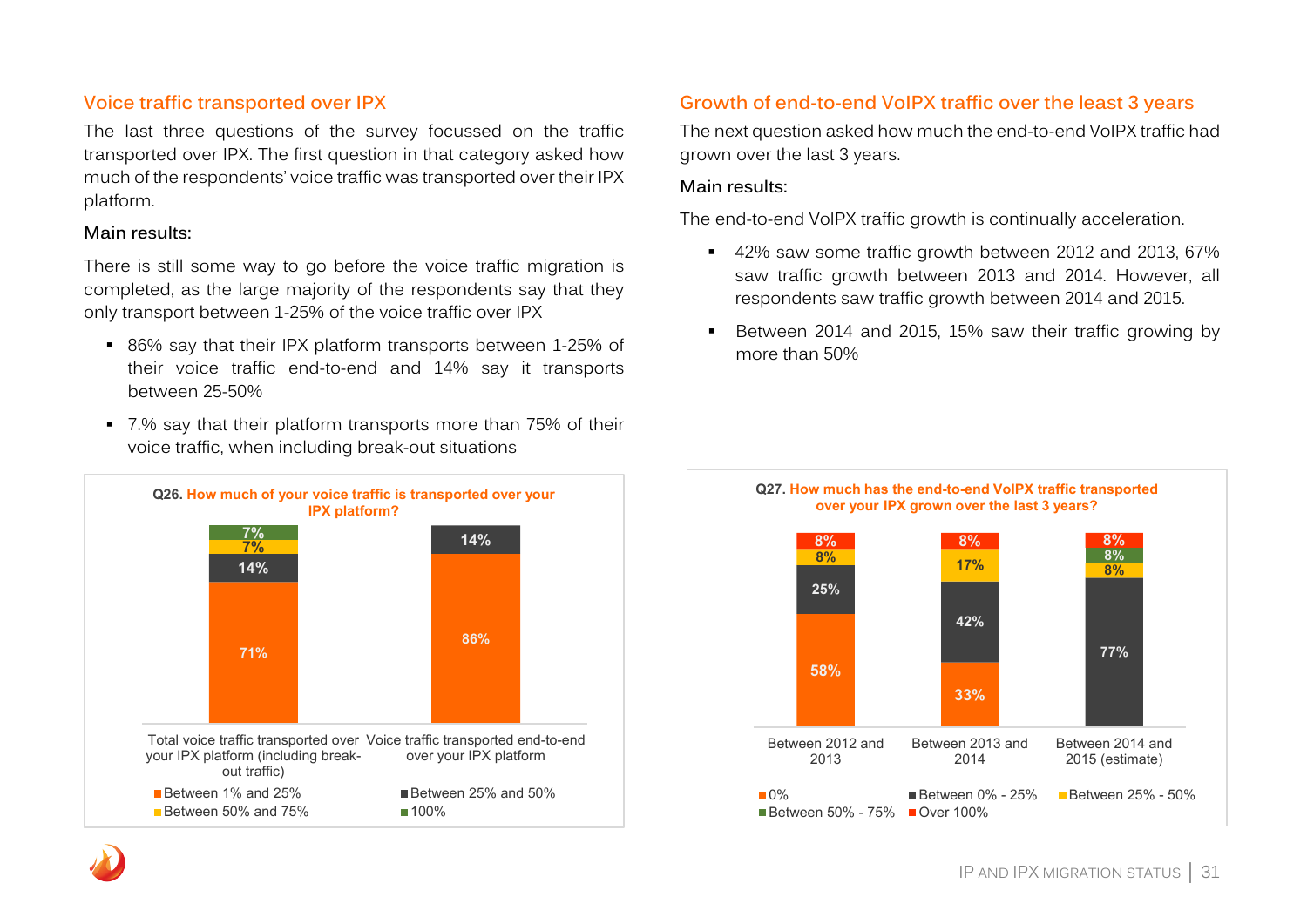## **Diameter signalling traffic growth over the last 2 years**

The last question of the survey asked how much the Diameter signalling traffic had grown over the last 2 years.

## **Main results:**

Here again, it is clear that the traffic growth is accelerating.

- 50% of the respondents said that they have seen the Diameter traffic transported over IPX grow by over 200% between 2014 and 2015, compared with 42% of the respondents seeing similar growth trends between 2013 and 2014
- <sup>3</sup> 33% of the respondents saw no traffic growth between 2013 and 2014, while only 8% of the respondent saw the same between 2014 and 2015

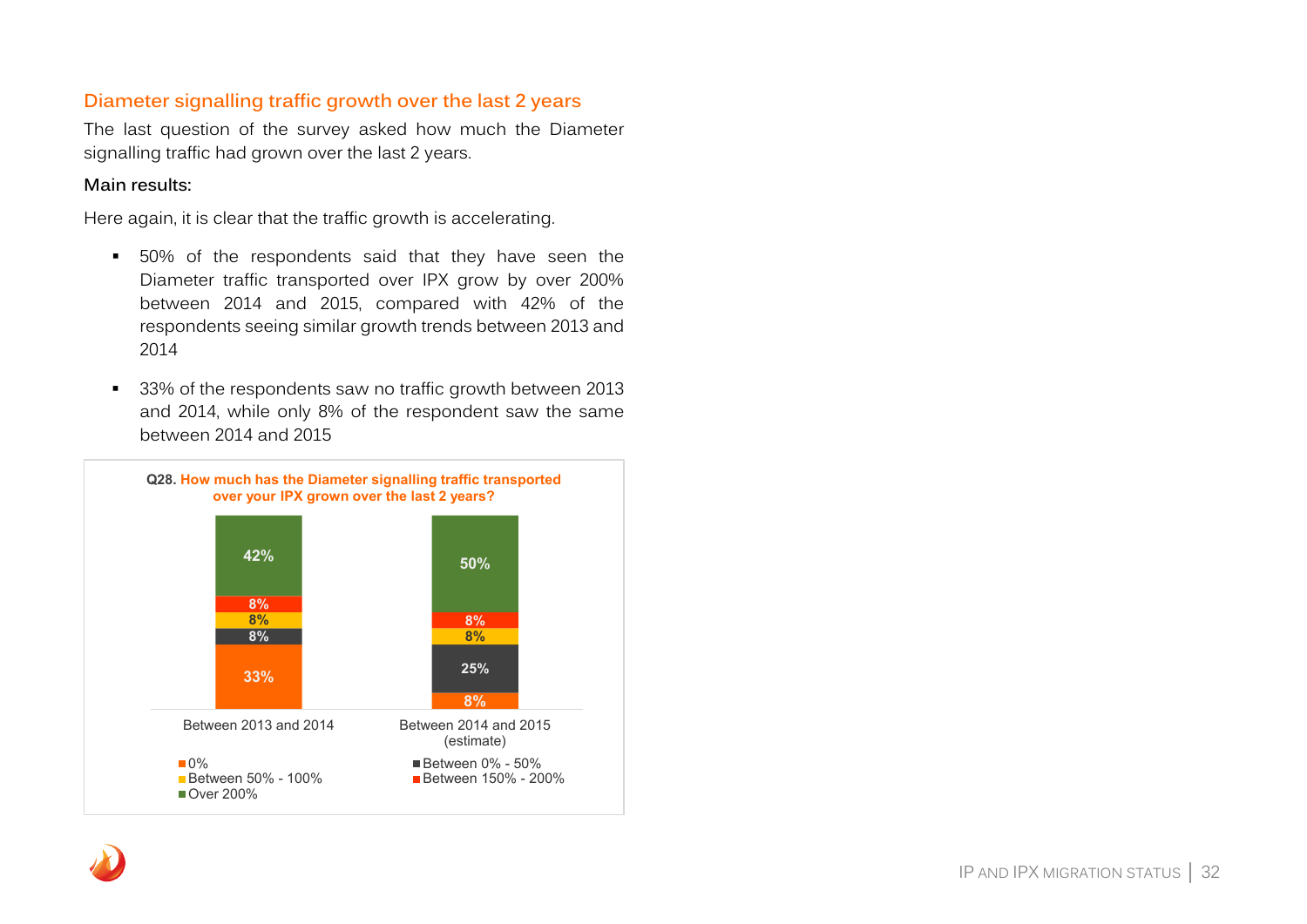# SURVEY OBJECTIVES & METHODOLOGY

i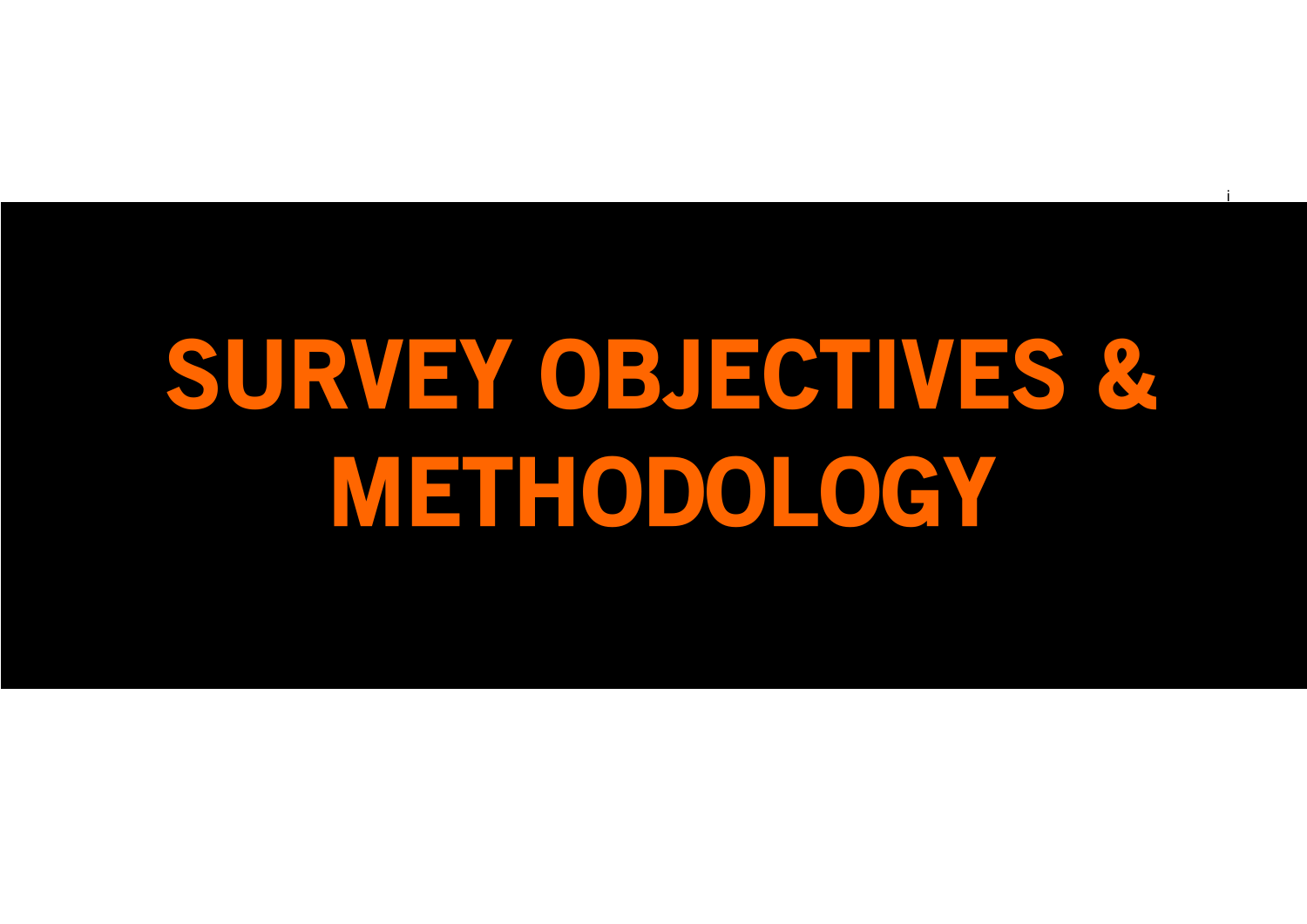## Survey objectives and methodology

Since its inception 8 years ago, the i3forum's main objective has been to foster and accelerate the industry's transition to IP/IPX – for all. This transition is now well underway and has become mainstream.

However, the i3forum realizes that not all carriers are at the same point with regards to transitioning to IP/IPX, some being more advanced than others. To that effect, during March and April 2016, HOT TELECOM and the i3forum conducted a confidential online survey to understand where the carrier community stands, what their plans are when it comes to their IP/IPX migration, what would further accelerate their transition to IP/IPX and how the i3forum can help.

The survey objectives were:

- Take a snapshot of where the members are in terms of migrating to IP / IPX
- Understand the strategy and the transition plans & timeline
- Acquire an understanding of the underlying drivers, the difficulties and concerns
- Understand how i3forum's work has helped so far and what it should do to further accelerate the transition

In this process, HOT TELECOM played the role of an independent facilitator. We ensured confidentiality of the answers, collated and analysed the results and finally produce this report of the findings.

The online survey was completed by 18 i3forum members. It was composed of 34 questions in 5 main sections as follows:

> Section 1 - General information Section 2 - IP migration status Section 3 - IP migration strategy Section 4 - IPX migration status Section 5 - IPX migration strategy

The details of the survey respondents' demographics in terms of type of business, size of traffic transported and number of customers connected can be found on the following page.

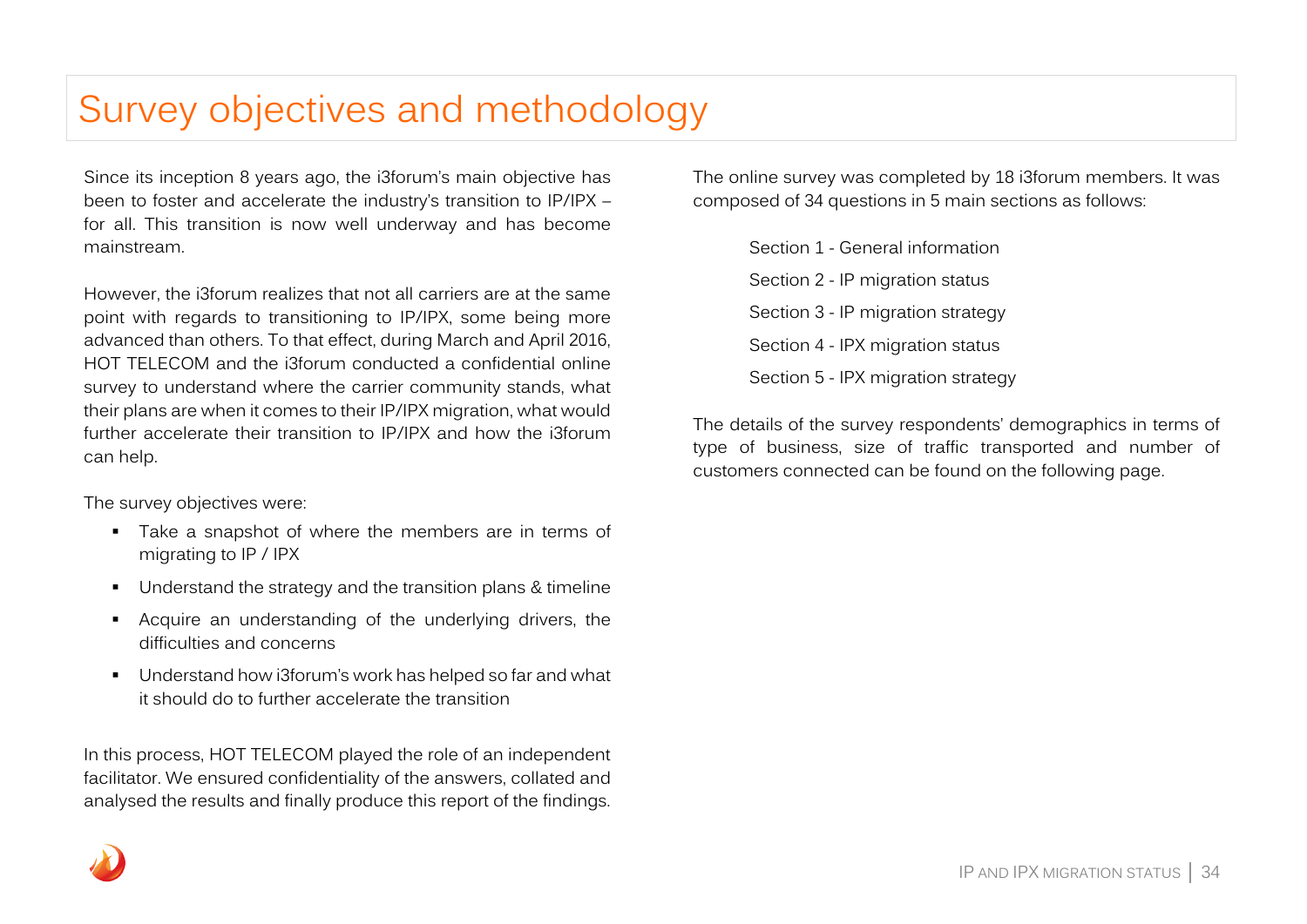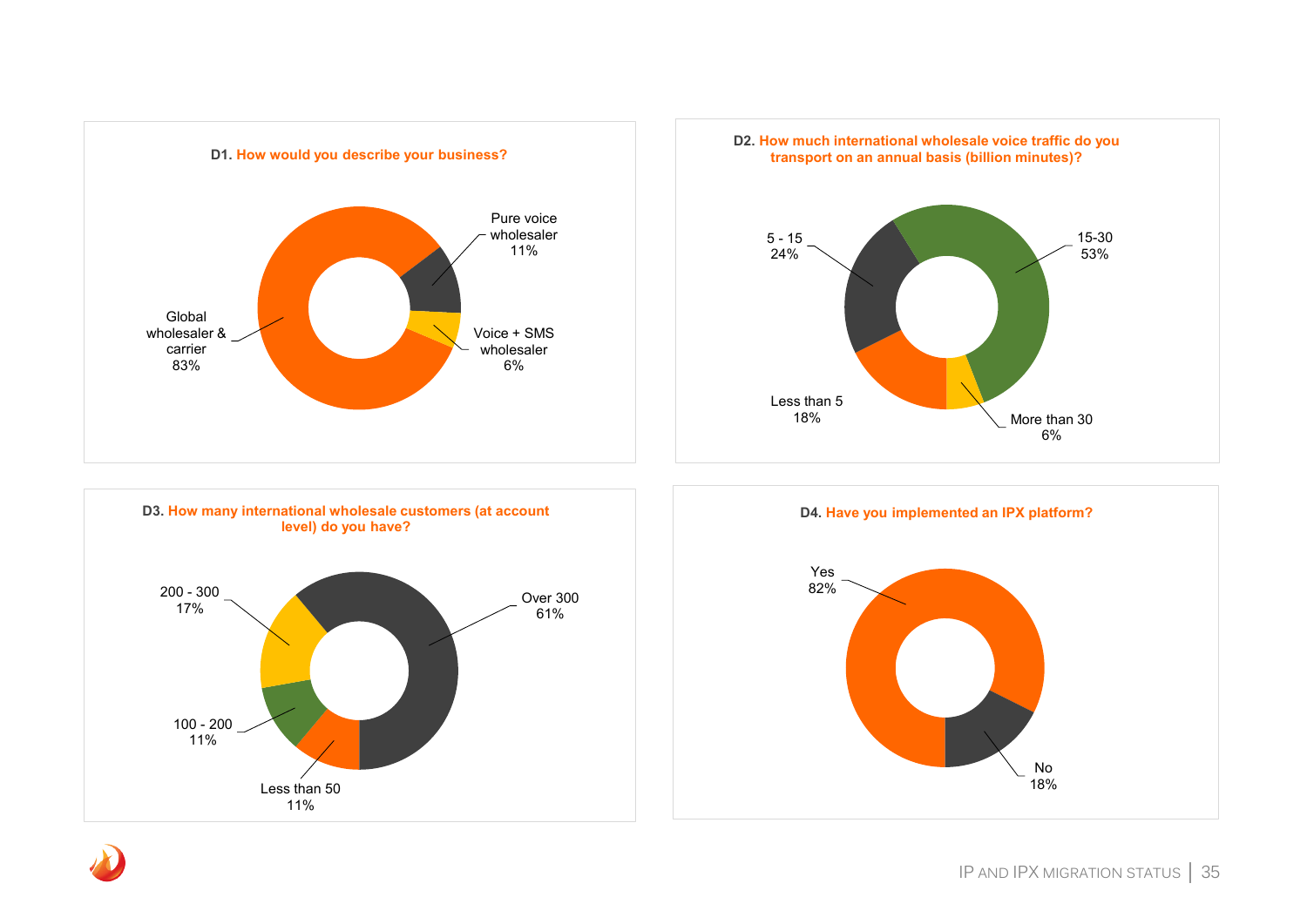## ABOUT US

## **The author**



## **Isabelle Paradis President, HOT TELECOM**

Isabelle has worked for 22 years in the telecoms industry. Her personal expertise ranges from international wholesale through to business strategy, and marketing, along with extensive research and global consulting experience. She has written numerous articles and spoken at many conferences on

the challenges of international telecoms evolution in an all-IP world, a subject close to her heart.

## **i3forum**

The i3forum is an organization of the international carrier ecosystem that brings together all stakeholders in order to help define best practices, promote and foster adoption of Industry transformation, and encourage innovation. The i3forum is a notfor-profit, membership funded forum. It is not a standardization body. It works closely with other industry organizations, avoiding duplication of work and focusing on actionable practical recommendations and solutions for the Int'l Carriers industry.

For more information, visit: [www.i3forum.org](http://www.i3forum.org/)

## **HOT TELECOM**

HOT TELECOM is one of the most innovative and creative research and consulting companies, which has been providing international operators and carriers with specialized intelligence and advice for the past 13 years.

We understand the challenges faced by international carriers better than anyone, and have therefore developed a number of research and advisory tools and expertise to mirror these needs, and provide the support any wholesaler requires to survive and thrive in the current environment.

For more information, please visit: [www.hottelecom.com](http://www.hottelecom.com/)